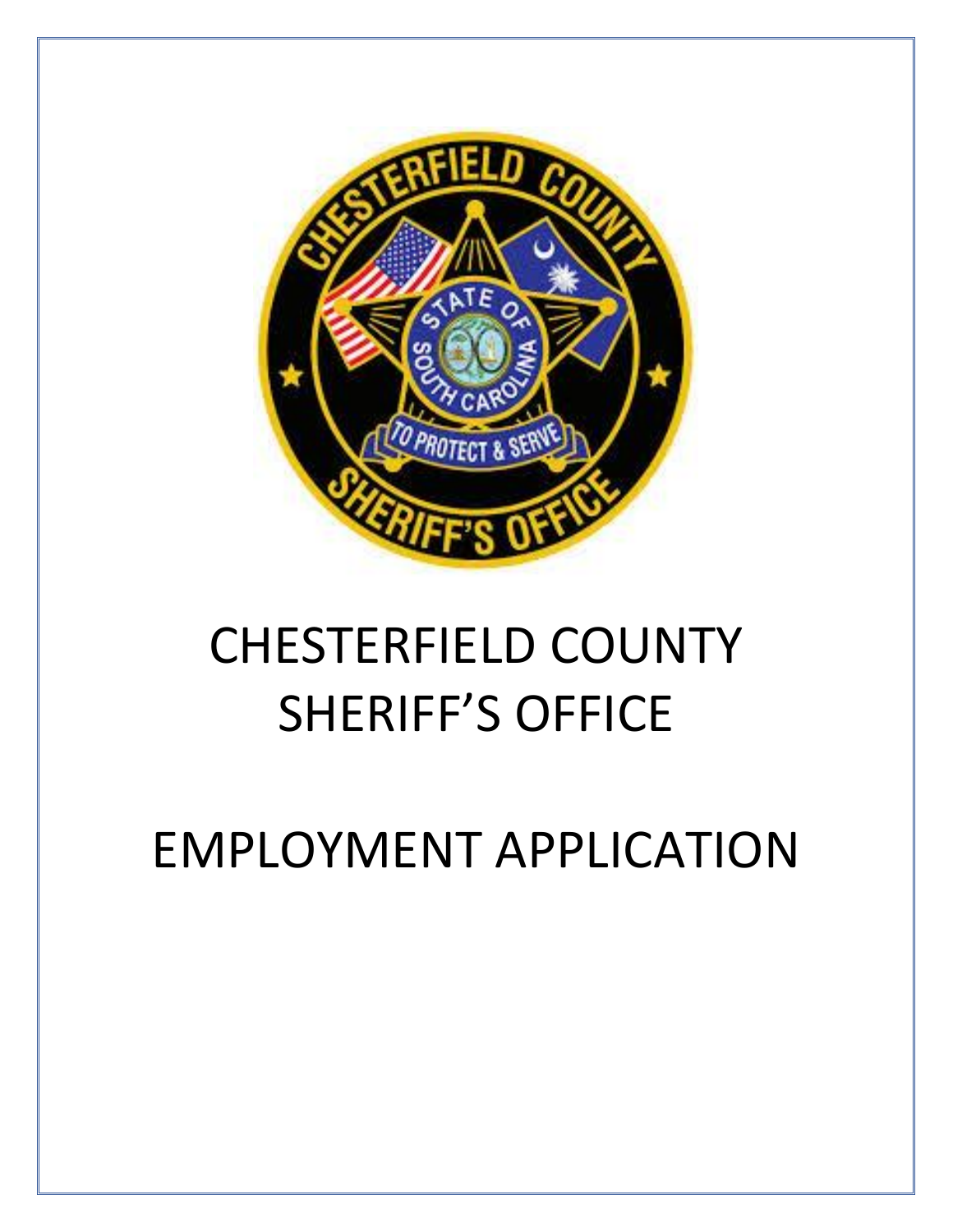We appreciate your interest in employment with the Chesterfield County Sheriff's Office. All applicants must complete a Chesterfield County Sheriff's Office application. Applications can be obtained from the front office of the Chesterfield County Sheriff's Office, located at 203 Watson Street, Chesterfield, South Carolina.

Please complete the application accurately and completely, especially concerning past employers and reference information, giving FULL addresses, telephone numbers, etc. Questionnaires are mailed to any references given, and to current and past employers indicated on your application; therefore, correct mailing addresses are critical.

The Sheriff's Office accepts applications on a continual basis. Applications are kept on file for one year. Completed applications can be turned in to the front office of the Sheriff's Office Monday through Friday from 8:30 am until 5:00 pm. Applications may also be mailed to the Sheriff's Office at the following address:

Chesterfield County Sheriff's Office Sheriff James (JD) Dixon 203 Watson Street Chesterfield, South Carolina 29709

All applicants must meet the following minimum requirements to be considered for employment as either a Deputy Sheriff or Administrative Personnel:

- 1. Must be at least 21 years of age
- 2. Must have a high school diploma or GED
- 3. Must have a clear criminal history
- 4. Must be a United States Citizen
- 5. Driving record must not show a disregard for the law
- 6. Credit history must show sound financial management with the ability to keep accounts paid up to date
- 7. Results of all pre-employment tests and interview must meet standards
- 8. Past employment record must be satisfactory
- 9. Must pass a drug test
- 10. Medical examination results must show that you are capable of performing all of the essential functions of the job for which you are applying with reasonable accommodation (non-applicable for office personnel).
- 11. Your application will NOT be processed unless filled out completely.

Thank you, Sheriff James (JD) Dixon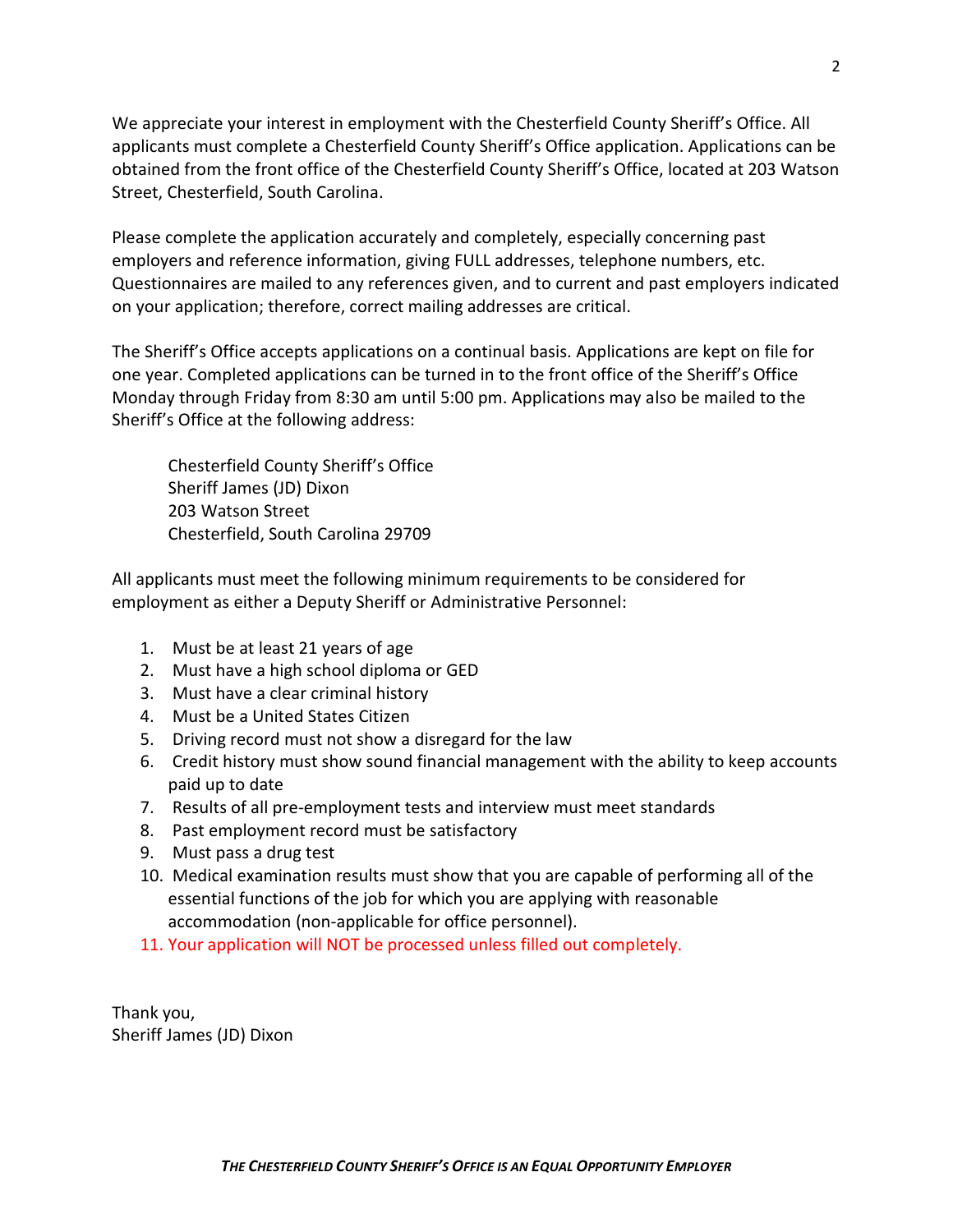#### RELEASE

I,  $\frac{1}{2}$  , permit my present and prior employers to divulge to this organization relevant personal information from my personnel file(s) which they possess. I also authorize this organization to make any investigation of my personal history, education records, financial and credit records through any investigative or credit agencies or bureaus of its choice. I authorize it to make an investigative report whereby information is obtained through personal interviews with neighbors, friends and others with whom I am acquainted.

I understand and acknowledge that information contained herein may be subject to disclosure under the South Carolina Freedom of Information Act.

I understand and agree that if I should admit to or divulge my involvement in any criminal offense during the application process, such may be reported to the proper jurisdictional authority for investigation and/or prosecution.

I release from liability, agree not to sue, and hold harmless, the Chesterfield County Sheriff's Office, Sheriff James Dixon, his deputies, and others similarly situated, from any and all liability in any way with the processing of my application, even if they should be negligent.

| SIGNATURE OF APPLICANT                                                                                          | <b>DATE</b> |  |
|-----------------------------------------------------------------------------------------------------------------|-------------|--|
| Sworn to before me this day of the control of the control of the control of the control of the control of the c |             |  |
| Signature of Notary Public for South Carolina                                                                   |             |  |
| My Commission expires the many commission of the many commission expires the many commission of the many commis |             |  |
| (Affix stamp and/or seal below):                                                                                |             |  |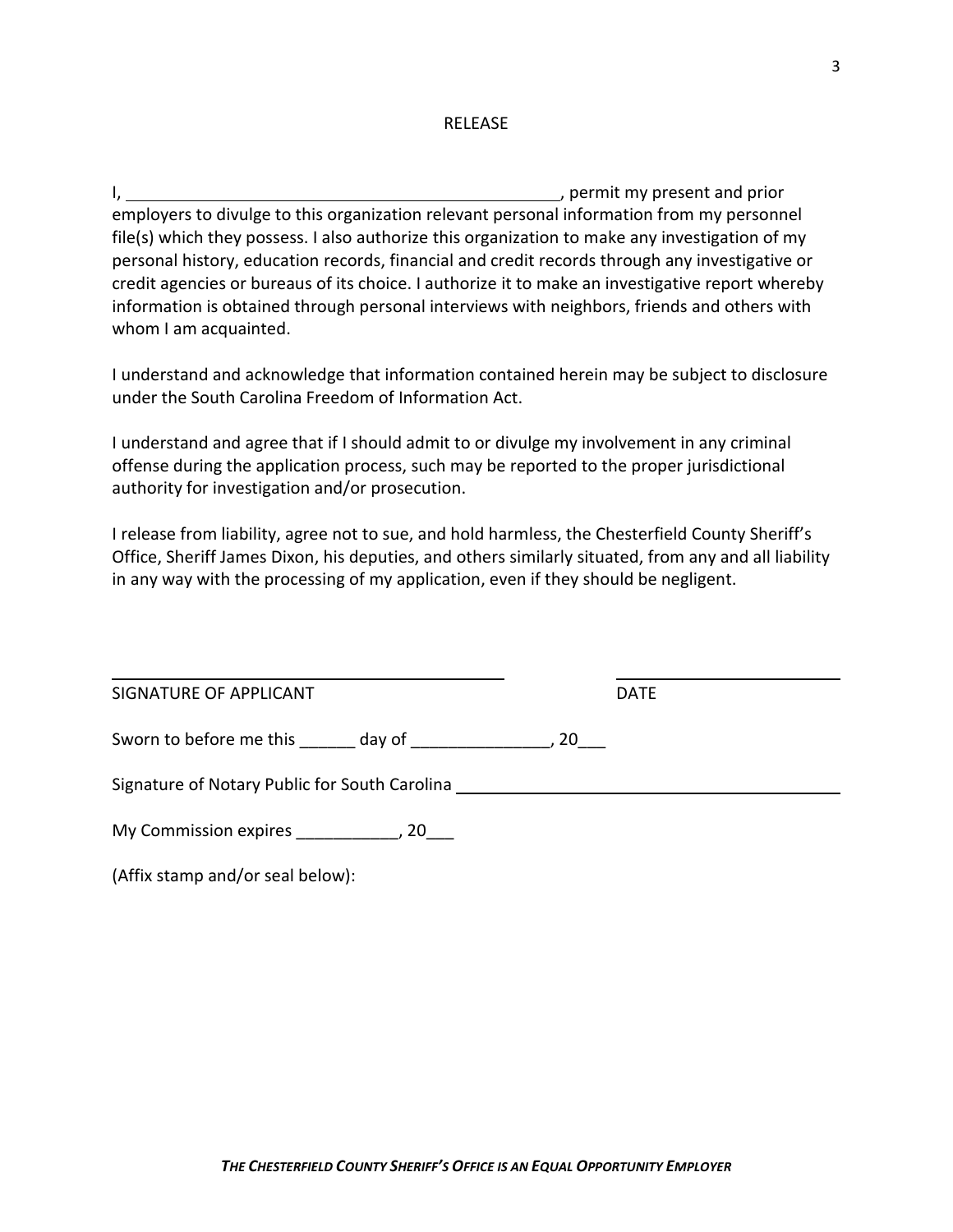The following documents are required in order for your application to be processed:

- 1. Copy of birth certificate (Certified)
- 2. Copy of Social Security card
- 3. Copy of High School Diploma or GED
- 4. Copy of a valid South Carolina driver's license
- 5. Certified ten (10) year driving record (This can be obtained from the SC Dept. of Motor Vehicles. If you have held a driver's license from another state within the past five years, we will need a certified driving record from that state(s) also.)
- 6. Credit Report (This can be obtained from companies such as Equifax, Experian, etc. These are listed in the Yellow Pages of the phone book under "Credit Reporting Agencies" and also at the end of this handout.)
- 7. Copy of DD Form 214 (If a veteran)
- 8. Copies of other documents which may be applicable to employment (Certifications, training documents, diplomas, education records, etc.)
- 9. If former or current law enforcement officer, a copy of the ACADIS record (may be printed via the SCCJA Portal or obtained from the SCCJA).
- 10. ALL college transcripts, if you attended college (unofficial transcripts are acceptable with this application)

If your application is complete and satisfactory, it may be placed in a pool with other applicants for up to one year. Applicants are chosen from the pool to continue the process when and if an opening exists. Applicants are encouraged to reapply one year after their initial application is received.

The hiring process at the Department consists of the following:

- 1. Initial screening (Driving records review, Criminal records review, application screening)
- 2. Background investigation
- 3. Initial interview panel
- 4. Polygraph examination
- 5. Conditional Offer of Employment, which includes steps 6-9:
- 6. Pre-employment physical examination and completion of health history questionnaire
- 7. Pre-employment psychological examination
- 8. Pre-employment drug test
- 9. Any other requirement determined necessary by the Sheriff's Department
- 10. Final offer of employment

The process takes several weeks to complete. Any questions may be directed to Major Briana Davis, at (843) 623-2101.

The Chesterfield County Sheriff's Office is an Equal Opportunity Employer. Qualified applicants are treated without regard to sex, race, religion, national origin, age, marital status, or disability.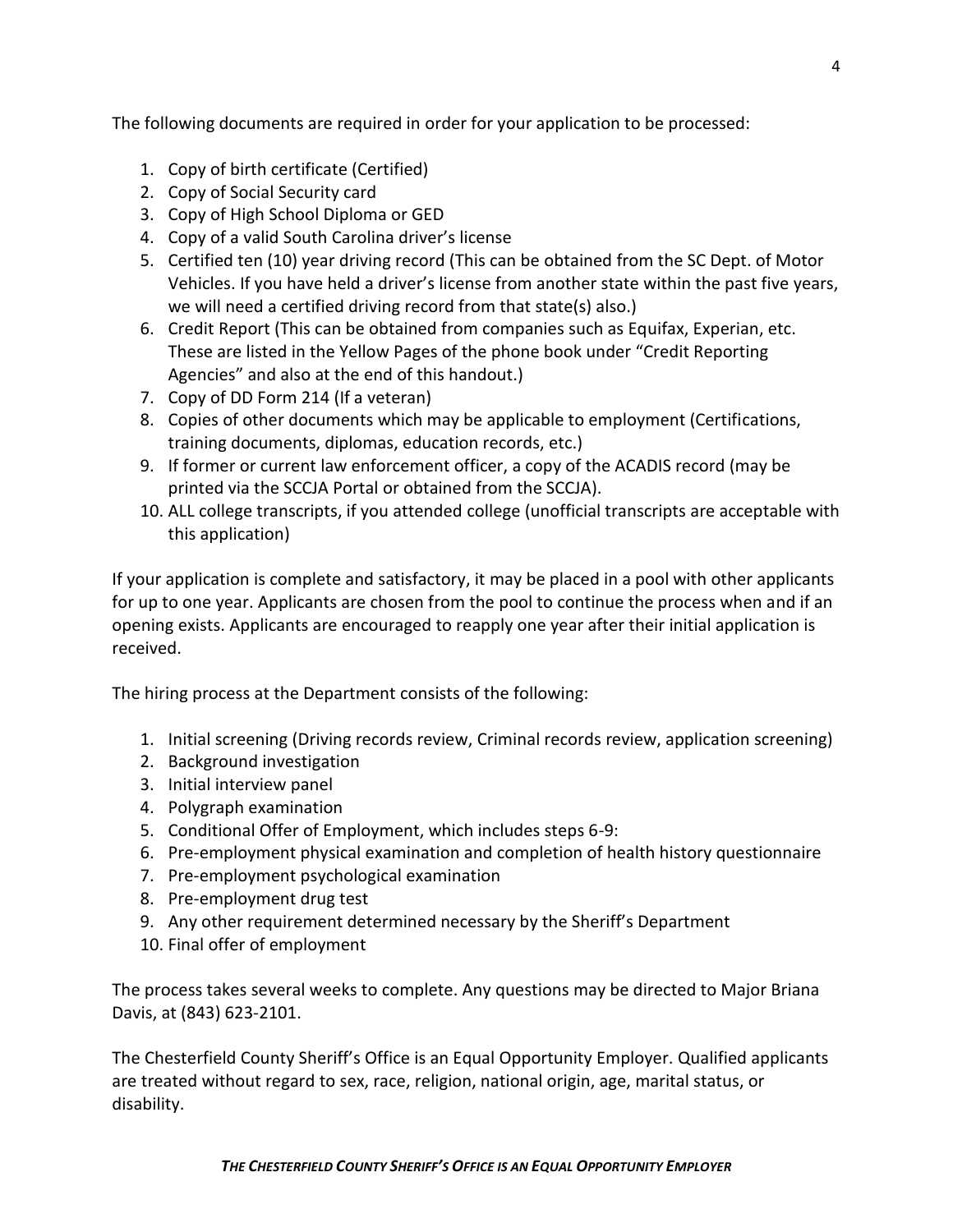# Major Credit Reporting Agencies

Equifax<https://www.equifax.com/personal/products/credit/report-and-score/> or (800) 997- 2493

Experian<https://www.experian.com/consumer-products/check-credit-report.html> or (888) 397-3742

Trans Union [www.transunion.com](http://www.transunion.com/) or Trans Union, PO Box 2000, Chester PA 19022

NOTE: You do NOT need to purchase any subscriptions. You need only to purchase and print a single credit report.

# APPLICATION FOR EMPLOYMENT

INSTRUCTIONS: Fill out the entire application. **Incomplete applications WILL NOT be processed.**

PLEASE DO NOT SUBMIT YOUR APPLICATION UNTIL IT IS COMPLETE.

Please read the following instructions carefully. Your ability to complete this application as requested will be evaluated and used as a basis for employment decisions. Any incomplete or omitted answers to questions may delay the processing of your application. The information will remain in the confidential files of the Chesterfield County Sheriff's Office.

- 1. Type or print in black ink.
- 2. Answer all questions. If one does not apply to you, write N/A by the question.
- 3. If the space available is insufficient, please attach a word document of any continued information to ensure ALL information is provided.

Filing an application with us does not imply that you will be interviewed or hired, only that you will be considered for vacancies based on the stated occupational preference identified, when vacancies exist. If you are offered employment, it will be necessary to complete a physical and psychological examination, the results of which must be satisfactory so that you can perform the essential job functions required with reasonable accommodation. All statements are subject to verification. **Truthful statements to any item requested will not necessarily exclude you from employment, but any false statements will disqualify you from employment and dismissal if you are hired.**

I understand the above statement:

SIGNATURE OF APPLICANT **Example 20** and the contract of the contract of the contract of the contract of the contra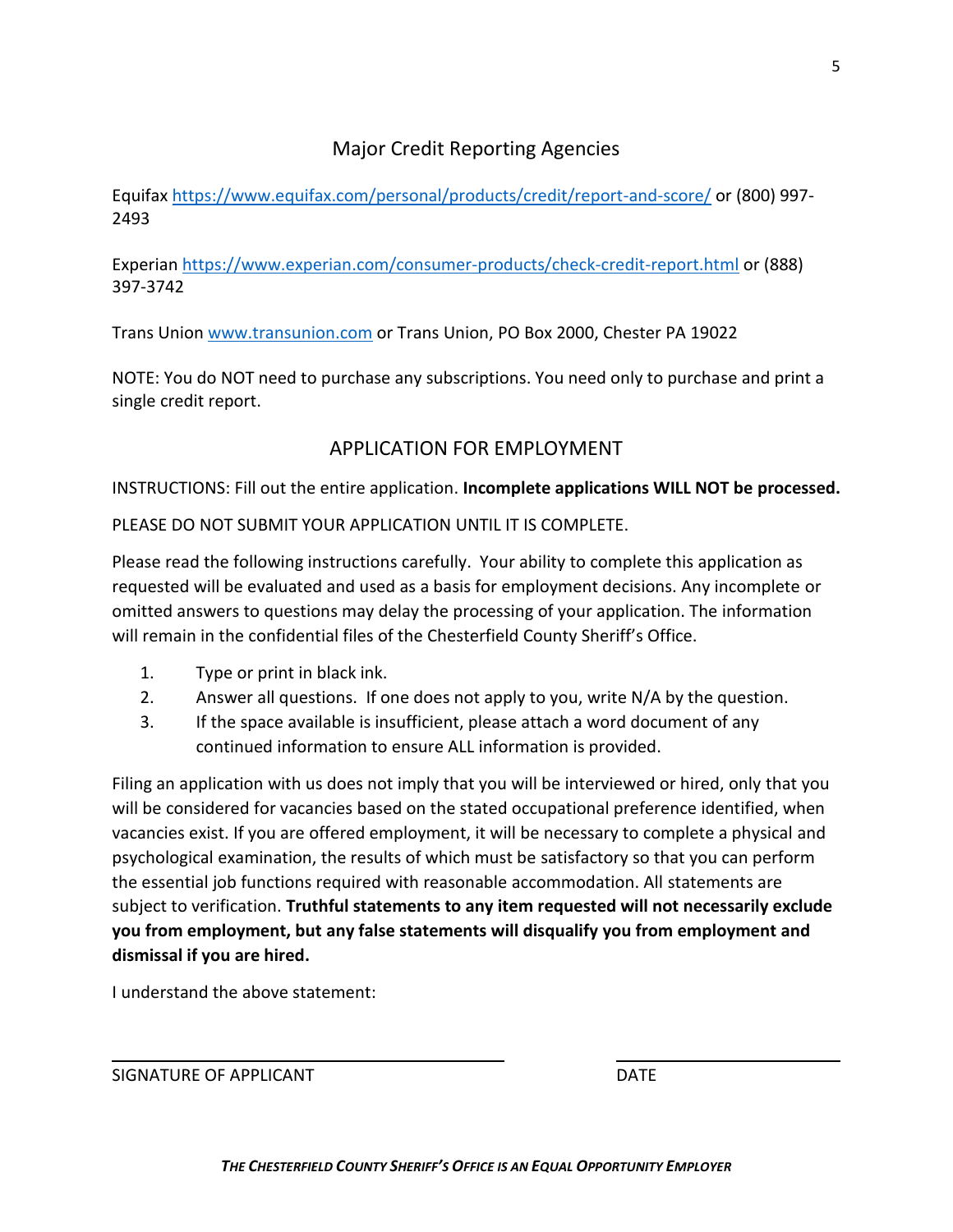# **APPLICATION FOR EMPLOYMENT**

| INSTRUCTIONS: Use a typewriter, or print legibly in ink. Fill out this form COMPLETELY ACCURATELY.<br>This data is used for periodic reporting and will be kept in a CONFIDENTIAL FILE. |                              |                                                                                                                                                                    |                           |                                                   |                   |  |
|-----------------------------------------------------------------------------------------------------------------------------------------------------------------------------------------|------------------------------|--------------------------------------------------------------------------------------------------------------------------------------------------------------------|---------------------------|---------------------------------------------------|-------------------|--|
|                                                                                                                                                                                         | <b>POSITION APPLIED FOR:</b> | <b>DEPUTY SHERIFF</b>                                                                                                                                              |                           | <b>SCHOOL RESOURCE OFFICER (CLASS 1 REQUIRED)</b> |                   |  |
|                                                                                                                                                                                         |                              | <b>CLERICAL</b>                                                                                                                                                    |                           |                                                   |                   |  |
|                                                                                                                                                                                         |                              |                                                                                                                                                                    |                           |                                                   |                   |  |
|                                                                                                                                                                                         | <b>PERSONAL DATA</b>         |                                                                                                                                                                    |                           |                                                   |                   |  |
| <b>NAME</b>                                                                                                                                                                             |                              |                                                                                                                                                                    |                           |                                                   |                   |  |
| 1.                                                                                                                                                                                      |                              |                                                                                                                                                                    |                           |                                                   |                   |  |
|                                                                                                                                                                                         |                              | LAST                                                                                                                                                               | <b>FIRST</b>              |                                                   | <b>MIDDLE</b>     |  |
| <b>ADDRESS</b>                                                                                                                                                                          |                              |                                                                                                                                                                    |                           |                                                   |                   |  |
| 2.                                                                                                                                                                                      |                              |                                                                                                                                                                    |                           |                                                   |                   |  |
|                                                                                                                                                                                         |                              | <b>NUMBER</b>                                                                                                                                                      | <b>STREET</b>             |                                                   |                   |  |
|                                                                                                                                                                                         | <b>CITY</b>                  | <b>STATE</b>                                                                                                                                                       | <b>ZIP CODE</b>           | <b>COUNTRY</b>                                    |                   |  |
| PHONE(S)                                                                                                                                                                                |                              |                                                                                                                                                                    |                           |                                                   |                   |  |
|                                                                                                                                                                                         |                              |                                                                                                                                                                    |                           |                                                   |                   |  |
| 3.                                                                                                                                                                                      |                              |                                                                                                                                                                    |                           |                                                   |                   |  |
|                                                                                                                                                                                         |                              | <b>HOME</b>                                                                                                                                                        | <b>CELL</b>               | <b>OTHER</b>                                      |                   |  |
| 4.                                                                                                                                                                                      |                              | IF YOU HAVE WORKED UNDER ANOTHER NAME, PLEASE INDICATE: ________________________                                                                                   |                           |                                                   |                   |  |
| 5.                                                                                                                                                                                      | ARE YOU A U.S. CITIZEN?      | YES  <br><b>NO</b>                                                                                                                                                 | IF NO, GIVE VISA NUMBER   |                                                   |                   |  |
| 6.                                                                                                                                                                                      |                              | DO YOU POSSESS A VALID S.C. DRIVER'S LICENSE?                                                                                                                      | <b>IMMIGRATION NUMBER</b> | <b>YES</b><br><b>NO</b>                           |                   |  |
|                                                                                                                                                                                         |                              | IF YOU POSSESS A LICENSE IN ANOTHER STATE, GIVE NUMBER HERE:                                                                                                       | IF YES, GIVE NUMBER       |                                                   | STATE: THE STATE: |  |
| 7.                                                                                                                                                                                      |                              | DATE AVAILABLE TO START WORK <b>AND A CONSIDER A CONSIDERATION</b> CONTINUES.                                                                                      |                           |                                                   |                   |  |
| 8.                                                                                                                                                                                      | <b>WOULD YOU WORK:</b>       | <b>FULL TIME</b>                                                                                                                                                   | <b>PART TIME</b>          | DAY AND NIGHT SHIFT                               |                   |  |
| 9.                                                                                                                                                                                      |                              | IF YOU DID NOT GRADUATE FROM HIGH SCHOOL, HAVE YOU PASSED THE GENERAL EDUCATION<br>DEVELOPMENT (GED) TEST? VES NO IF YES, WHEN AND WHERE DID YOU COMPLETE THE GED? |                           |                                                   |                   |  |
| 10.                                                                                                                                                                                     |                              | INDICATE LANGUAGES YOU SPEAK, READ, AND/OR WRITE                                                                                                                   |                           |                                                   |                   |  |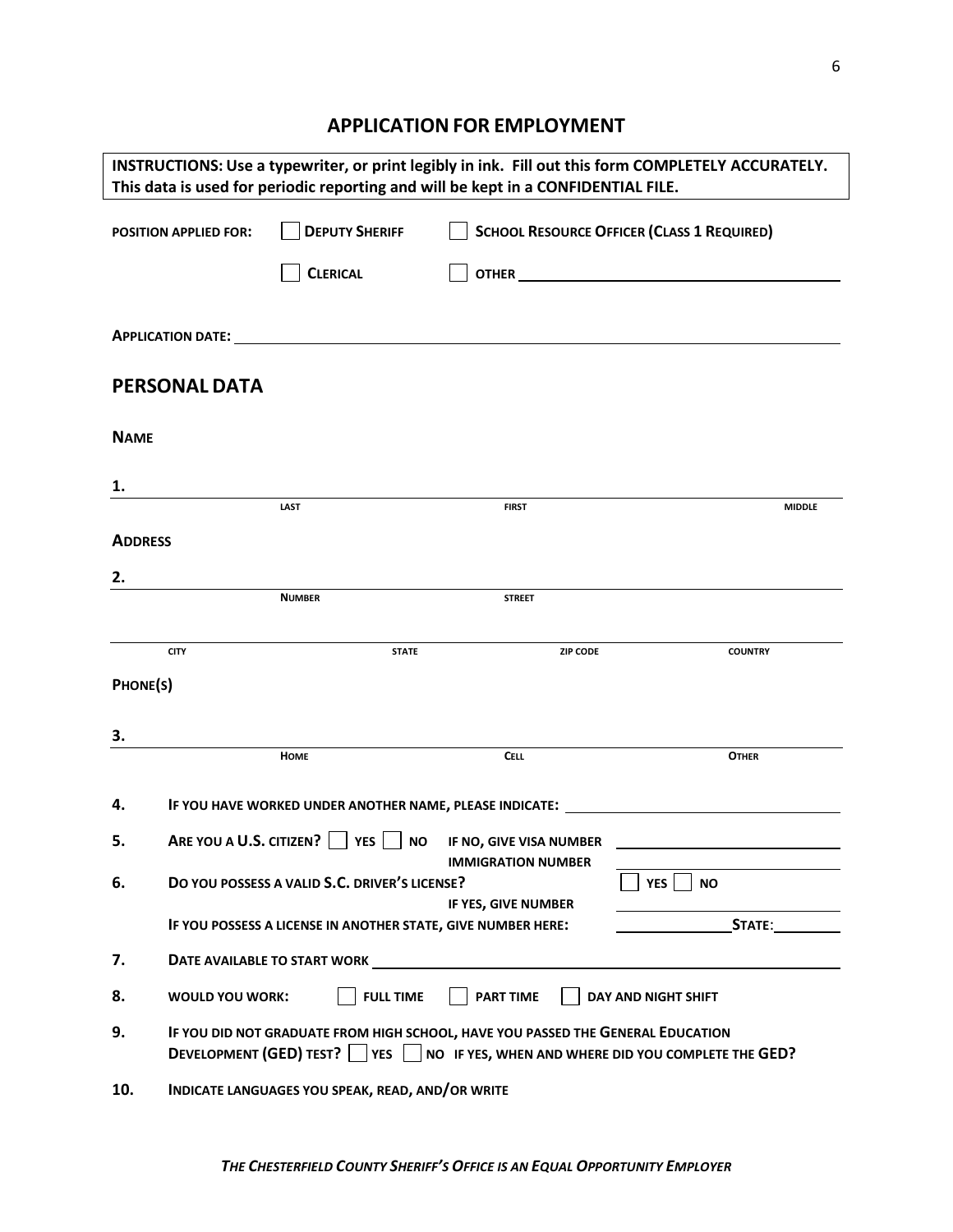| <b>11.</b> | LIST PROFESSIONAL LICENSE(S) YOU HOLD _______________________LICENSE NUMBER ________________________                                                                                                                                 |
|------------|--------------------------------------------------------------------------------------------------------------------------------------------------------------------------------------------------------------------------------------|
| 12.        |                                                                                                                                                                                                                                      |
| 13.        | LIST COURSES YOU HAVE TAKEN THAT WOULD BE PARTICULARLY USEFUL TO THE POSITION FOR WHICH YOU ARE                                                                                                                                      |
|            | APPLYING <u>Andreas and the contract of the contract of the contract of the contract of the contract of the contract of the contract of the contract of the contract of the contract of the contract of the contract of the cont</u> |
|            |                                                                                                                                                                                                                                      |
|            | 14. LIST TRAINING, SKILLS AND/OR EXPERIENCE YOU HAVE THAT, IN YOUR OPINION, WOULD ESPECIALLY FIT YOU FOR                                                                                                                             |
|            |                                                                                                                                                                                                                                      |
|            |                                                                                                                                                                                                                                      |

# **RECORD OF EDUCATION**

| SCHOOL(S).                                 | <b>NAME AND</b> | <b>DATES</b>    | <b>YEARS</b>     | <b>DID YOU</b>       | <b>LIST</b>    |
|--------------------------------------------|-----------------|-----------------|------------------|----------------------|----------------|
| <b>INCLUDE:</b>                            | <b>ADDRESS</b>  | <b>ATTENDED</b> | <b>COMPLETED</b> | <b>GRADUATE?</b>     | <b>DEGREES</b> |
| HIGH SCHOOL                                |                 |                 |                  | $\Box$ YES $\Box$ NO |                |
|                                            |                 |                 |                  | $\Box$ YES $\Box$ NO |                |
| COLLEGE/UNIVERSITY<br><b>UNDERGRADUATE</b> |                 |                 |                  | $\Box$ YES $\Box$ NO |                |
|                                            |                 |                 |                  | $\Box$ YES $\Box$ NO |                |
| COLLEGE/UNIVERSITY                         |                 |                 |                  | $\Box$ YES $\Box$ NO |                |
| <b>GRADUATE</b>                            |                 |                 |                  | $\Box$ YES $\Box$ NO |                |
|                                            |                 |                 |                  | $\Box$ YES $\Box$ NO |                |
| <b>TECHNICAL SCHOOL</b><br>SEMINARS.       |                 |                 |                  | $\Box$ YES $\Box$ NO |                |
|                                            |                 |                 |                  | $\Box$ YES $\Box$ NO |                |
| <b>INSTITUTES, ETC.</b>                    |                 |                 |                  | $\Box$ YES $\Box$ NO |                |
|                                            |                 |                 |                  | $\Box$ YES $\Box$ NO |                |
| <b>SCCJA</b>                               |                 |                 |                  | $\Box$ YES $\Box$ NO |                |
|                                            |                 |                 |                  | $\Box$ YES $\Box$ NO |                |
| <b>OTHER EDUCATION.</b><br>TRAINING,       |                 |                 |                  | $\Box$ YES $\Box$ NO |                |
|                                            |                 |                 |                  | $\Box$ YES $\Box$ NO |                |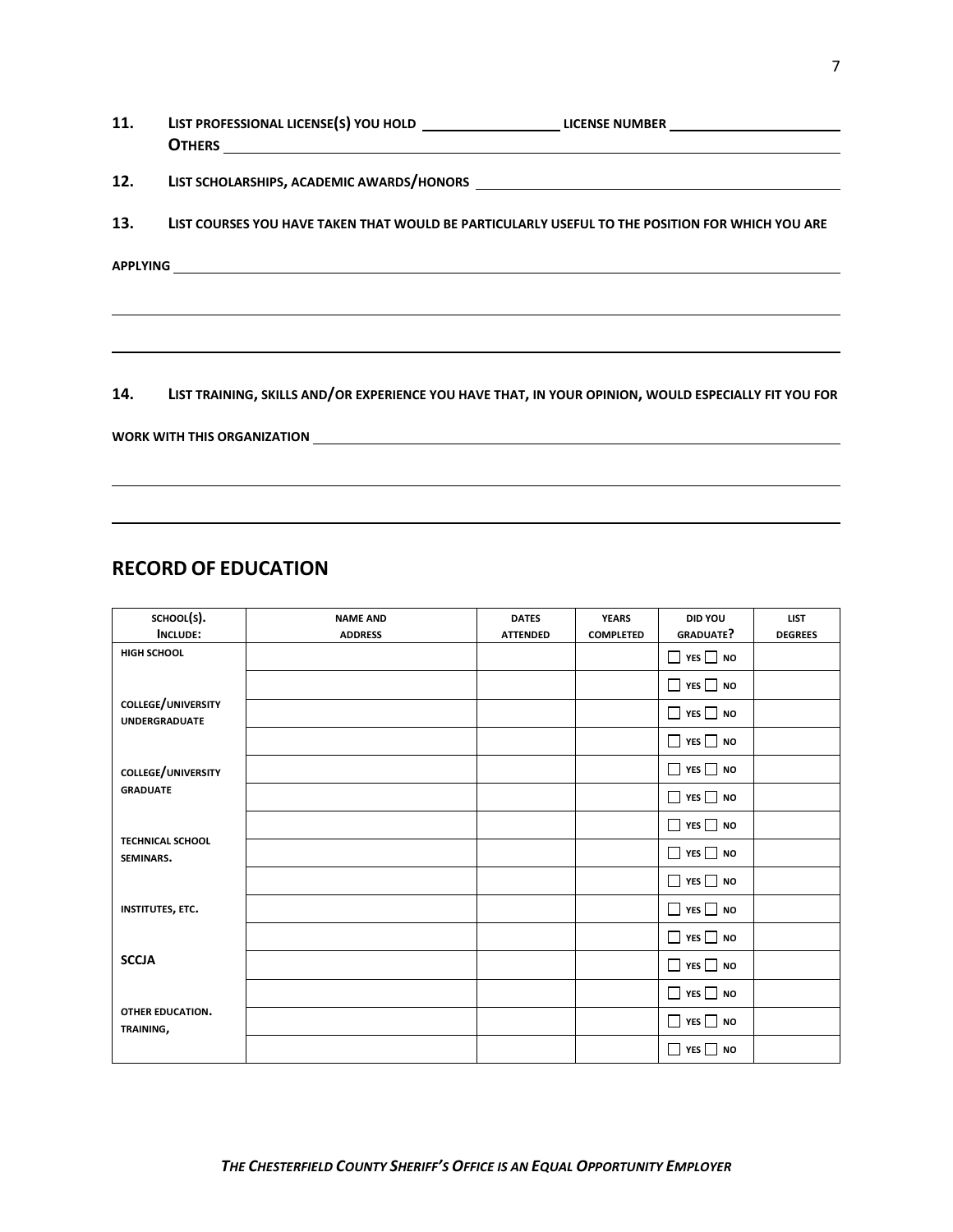| LIVII LOTIVILIVI TIIJTONT (ATTACITALE WOMNTIIJTONT) |             |              |                |                         |  |
|-----------------------------------------------------|-------------|--------------|----------------|-------------------------|--|
|                                                     |             |              |                |                         |  |
|                                                     |             |              |                |                         |  |
| <b>STREET OR P.O.BOX NUMBER</b>                     | <b>CITY</b> |              | STATE ZIP CODE |                         |  |
|                                                     |             |              |                |                         |  |
|                                                     |             |              |                |                         |  |
|                                                     |             |              |                |                         |  |
|                                                     |             |              |                |                         |  |
|                                                     |             |              |                |                         |  |
|                                                     |             |              |                |                         |  |
| STREET OR P.O.BOX NUMBER                            | <b>CITY</b> | <b>STATE</b> |                | <b>EXAMPLE 21P CODE</b> |  |
|                                                     |             |              |                |                         |  |
|                                                     |             |              |                |                         |  |
|                                                     |             |              |                |                         |  |
|                                                     |             |              |                |                         |  |
|                                                     |             |              |                |                         |  |
|                                                     |             |              |                |                         |  |
| STREET OR P.O.BOX NUMBER                            | <b>CITY</b> |              | STATE ZIP CODE |                         |  |
|                                                     |             |              |                |                         |  |
|                                                     |             |              |                |                         |  |
|                                                     |             |              |                |                         |  |
|                                                     |             |              |                |                         |  |
|                                                     |             |              |                |                         |  |
| <b>ADDRESS</b>                                      | <b>CITY</b> |              |                |                         |  |
| <b>STREET OR P.O.BOX NUMBER</b>                     |             | <b>STATE</b> |                | ZIP CODE                |  |
|                                                     |             |              |                |                         |  |
| SUPERVISOR'S NAME TELEPHONE NUMBER                  |             |              |                |                         |  |
| JOB DUTIES                                          |             |              |                |                         |  |

## **EMPLOYMENT HISTORY (ATTACH ALL WORK HISTORY)**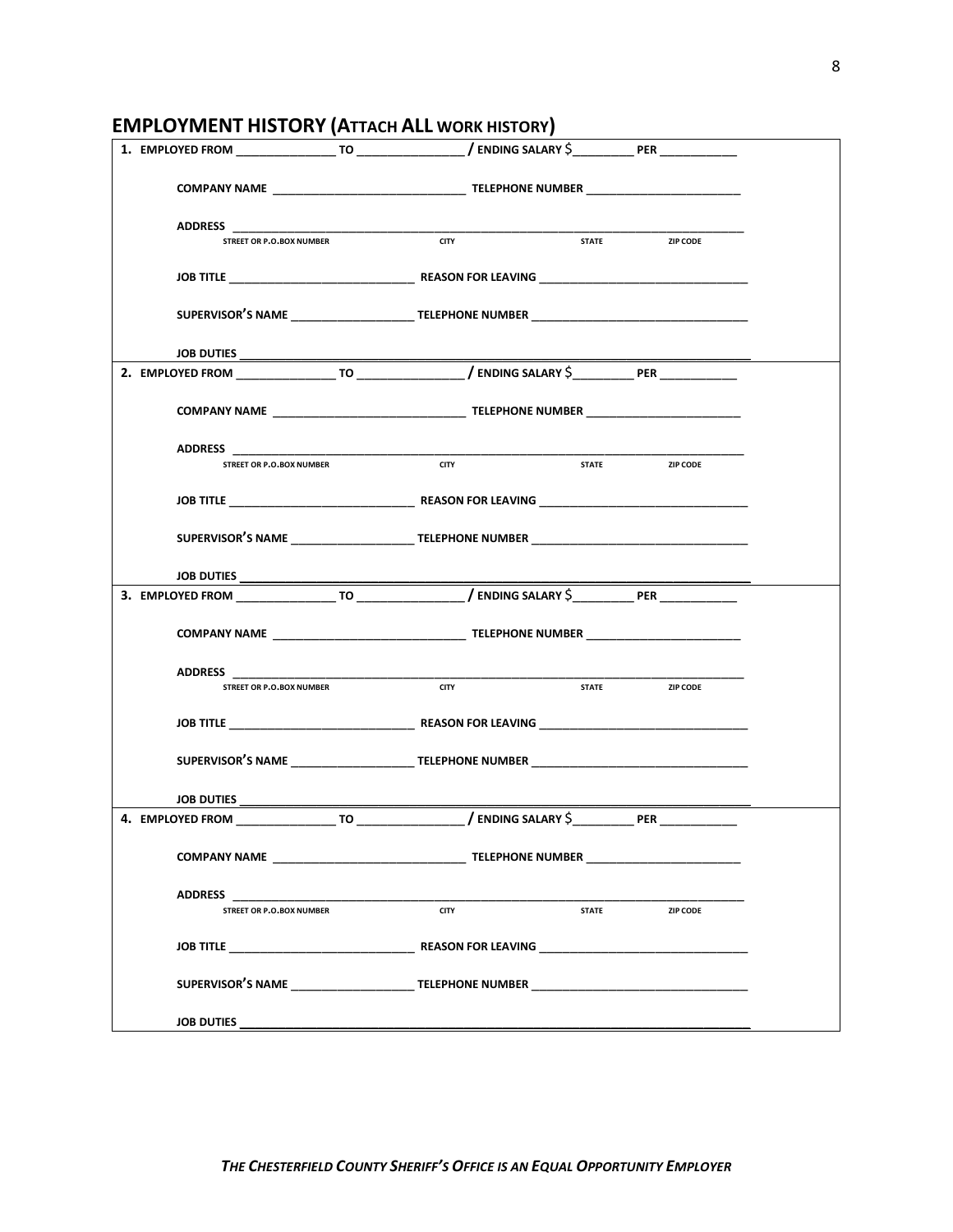| 5. EMPLOYED FROM TO TO                                                                               |             |              | / ENDING SALARY \$PER |  |
|------------------------------------------------------------------------------------------------------|-------------|--------------|-----------------------|--|
|                                                                                                      |             |              |                       |  |
| <b>ADDRESS</b>                                                                                       |             |              |                       |  |
| <b>STREET OR P.O.BOX NUMBER</b>                                                                      | <b>CITY</b> | <b>STATE</b> | <b>ZIP CODE</b>       |  |
|                                                                                                      |             |              |                       |  |
| SUPERVISOR'S NAME ______________________________TELEPHONE NUMBER ___________________________________ |             |              |                       |  |
|                                                                                                      |             |              |                       |  |
| IS THERE AN EMPLOYER LISTED ABOVE THAT YOU DO NOT WANT US TO CONTACT?     YES                        |             |              | <b>NO</b>             |  |
| <b>WHICH ONE? NUMBER</b>                                                                             |             | WHY?         |                       |  |

#### **CO-WORKERS/FORMER CO-WORKERS (COMPLETE ADDRESS AND PHONE NUMBERS MUST BE PROVIDED.)**

| <b>NAME</b> | <b>ADDRESS</b> | <b>TELEPHONE</b> |
|-------------|----------------|------------------|
|             |                | W                |
|             |                |                  |
|             |                | W                |
|             |                |                  |
|             |                | W                |
|             |                |                  |

#### **PERSONAL REFERENCES (NO RELATIVES OR FORMER EMPLOYERS. COMPLETE ADDRESS AND PHONE NUMBERS MUST BE PROVIDED.)**

| <b>NAME</b> | <b>ADDRESS</b> | <b>TELEPHONE</b> |
|-------------|----------------|------------------|
|             |                | W                |
|             |                |                  |
|             |                | W                |
|             |                | ш                |
|             |                | W                |
|             |                |                  |

#### **NEIGHBORS (COMPLETE ADDRESS AND PHONE NUMBERS MUST BE PROVIDED.)**

| <b>NAME</b> | <b>ADDRESS</b> | <b>TELEPHONE</b> |
|-------------|----------------|------------------|
|             |                | W                |
|             |                | л.<br>ш          |
|             |                | W                |
|             |                | -14<br>п         |
|             |                | W                |
|             |                | - 11<br>n        |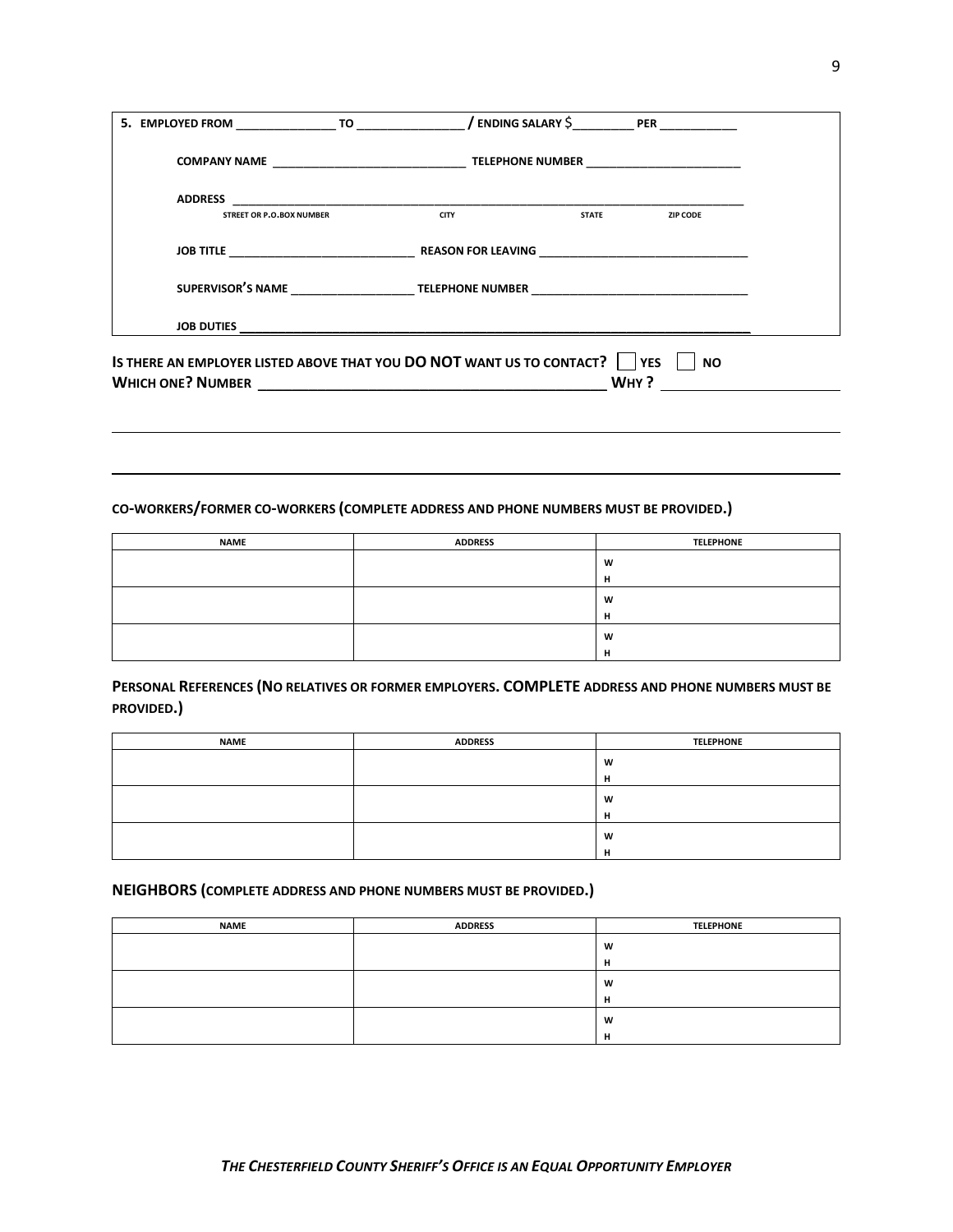## **BIOGRAPHICAL DATA**

#### **NAME**

#### **1.**

|               | LAST                                  | <b>FIRST</b>                      | <b>MIDDLE</b>                                                                                                                                               | <b>MAIDEN</b>                                                                                                                                                                                          | <b>NICKNAME</b>                                                                                                                                                                                    |
|---------------|---------------------------------------|-----------------------------------|-------------------------------------------------------------------------------------------------------------------------------------------------------------|--------------------------------------------------------------------------------------------------------------------------------------------------------------------------------------------------------|----------------------------------------------------------------------------------------------------------------------------------------------------------------------------------------------------|
|               |                                       |                                   |                                                                                                                                                             |                                                                                                                                                                                                        |                                                                                                                                                                                                    |
|               |                                       |                                   |                                                                                                                                                             |                                                                                                                                                                                                        |                                                                                                                                                                                                    |
|               |                                       |                                   |                                                                                                                                                             |                                                                                                                                                                                                        |                                                                                                                                                                                                    |
|               |                                       |                                   |                                                                                                                                                             |                                                                                                                                                                                                        |                                                                                                                                                                                                    |
|               |                                       |                                   |                                                                                                                                                             |                                                                                                                                                                                                        |                                                                                                                                                                                                    |
|               |                                       |                                   |                                                                                                                                                             |                                                                                                                                                                                                        |                                                                                                                                                                                                    |
|               |                                       |                                   |                                                                                                                                                             |                                                                                                                                                                                                        |                                                                                                                                                                                                    |
|               |                                       |                                   |                                                                                                                                                             |                                                                                                                                                                                                        |                                                                                                                                                                                                    |
|               |                                       |                                   |                                                                                                                                                             |                                                                                                                                                                                                        |                                                                                                                                                                                                    |
|               | <b>NUMBER</b>                         | <b>STREET</b>                     | <b>CITY</b>                                                                                                                                                 | <b>STATE</b>                                                                                                                                                                                           | ZIP                                                                                                                                                                                                |
| А.            |                                       |                                   |                                                                                                                                                             |                                                                                                                                                                                                        |                                                                                                                                                                                                    |
|               |                                       |                                   |                                                                                                                                                             |                                                                                                                                                                                                        |                                                                                                                                                                                                    |
|               |                                       |                                   |                                                                                                                                                             |                                                                                                                                                                                                        |                                                                                                                                                                                                    |
|               |                                       | <b>CELL</b>                       |                                                                                                                                                             |                                                                                                                                                                                                        |                                                                                                                                                                                                    |
|               |                                       | <b>OTHER</b>                      |                                                                                                                                                             |                                                                                                                                                                                                        |                                                                                                                                                                                                    |
|               |                                       |                                   |                                                                                                                                                             |                                                                                                                                                                                                        |                                                                                                                                                                                                    |
|               |                                       |                                   |                                                                                                                                                             |                                                                                                                                                                                                        |                                                                                                                                                                                                    |
|               |                                       |                                   |                                                                                                                                                             |                                                                                                                                                                                                        |                                                                                                                                                                                                    |
| <b>NUMBER</b> | <b>STREET</b>                         |                                   | <b>CITY</b>                                                                                                                                                 | <b>STATE</b>                                                                                                                                                                                           | ZIP                                                                                                                                                                                                |
|               |                                       |                                   |                                                                                                                                                             |                                                                                                                                                                                                        |                                                                                                                                                                                                    |
| <b>NUMBER</b> | <b>STREET</b>                         |                                   | <b>CITY</b>                                                                                                                                                 | <b>STATE</b>                                                                                                                                                                                           | ZIP                                                                                                                                                                                                |
|               |                                       |                                   |                                                                                                                                                             |                                                                                                                                                                                                        |                                                                                                                                                                                                    |
|               |                                       |                                   |                                                                                                                                                             |                                                                                                                                                                                                        |                                                                                                                                                                                                    |
|               |                                       |                                   |                                                                                                                                                             |                                                                                                                                                                                                        | ZIP                                                                                                                                                                                                |
|               |                                       |                                   |                                                                                                                                                             |                                                                                                                                                                                                        |                                                                                                                                                                                                    |
| <b>NUMBER</b> | <b>STREET</b>                         |                                   | <b>CITY</b>                                                                                                                                                 | <b>STATE</b>                                                                                                                                                                                           | ZIP                                                                                                                                                                                                |
| D.            |                                       |                                   |                                                                                                                                                             |                                                                                                                                                                                                        |                                                                                                                                                                                                    |
|               |                                       |                                   |                                                                                                                                                             |                                                                                                                                                                                                        |                                                                                                                                                                                                    |
|               | LAST                                  | <b>FIRST</b>                      | <b>MIDDLE</b>                                                                                                                                               | <b>MAIDEN</b>                                                                                                                                                                                          |                                                                                                                                                                                                    |
|               |                                       |                                   | <b>MIDDLE</b>                                                                                                                                               | <b>MAIDEN</b>                                                                                                                                                                                          | <b>NICKNAME</b>                                                                                                                                                                                    |
|               | LAST                                  | <b>FIRST</b>                      |                                                                                                                                                             |                                                                                                                                                                                                        | NICKNAME                                                                                                                                                                                           |
|               |                                       |                                   |                                                                                                                                                             |                                                                                                                                                                                                        |                                                                                                                                                                                                    |
| Ε.            | <b>PARENTS NAMES:</b>                 |                                   |                                                                                                                                                             |                                                                                                                                                                                                        |                                                                                                                                                                                                    |
|               | <b>FATHER:</b>                        | LAST<br><b>FIRST</b>              |                                                                                                                                                             | <b>MIDDLE</b>                                                                                                                                                                                          | <b>NICKNAME</b>                                                                                                                                                                                    |
|               | А.<br>в.<br>в.<br>c.<br><b>NUMBER</b> | <b>RESIDENCE</b><br><b>STREET</b> | <b>HAVE YOU EVER USED ANOTHER NAME?</b><br>IF YES, WHAT NAME<br>HAS YOUR NAME BEEN LEGALLY CHANGED?<br><b>WHAT IS YOUR TELEPHONE NUMBER?</b><br><b>HOME</b> | <b>YES</b><br><b>YES</b><br><b>NO</b><br><b>CHECK HERE IF BY MARRIAGE OR DIVORCE</b><br>HOW LONG HAVE YOU LIVED AT THIS ADDRESS?<br>LIST PREVIOUS ADDRESSES IN THE LAST TEN (10) YEARS:<br><b>CITY</b> | <b>NO</b><br>, OTHERWISE, EXPLAIN.<br>HAS YOUR DATE OF BIRTH EVER BEEN CHANGED ON A LEGAL DOCUMENT? IF YES, EXPLAIN.<br><b>STATE</b><br>LIST THE COMPLETE NAME OF THE PERSON WITH WHOM YOU RESIDE: |

#### *THE CHESTERFIELD COUNTY SHERIFF'S OFFICE IS AN EQUAL OPPORTUNITY EMPLOYER*

**LAST FIRST MIDDLE NICKNAME**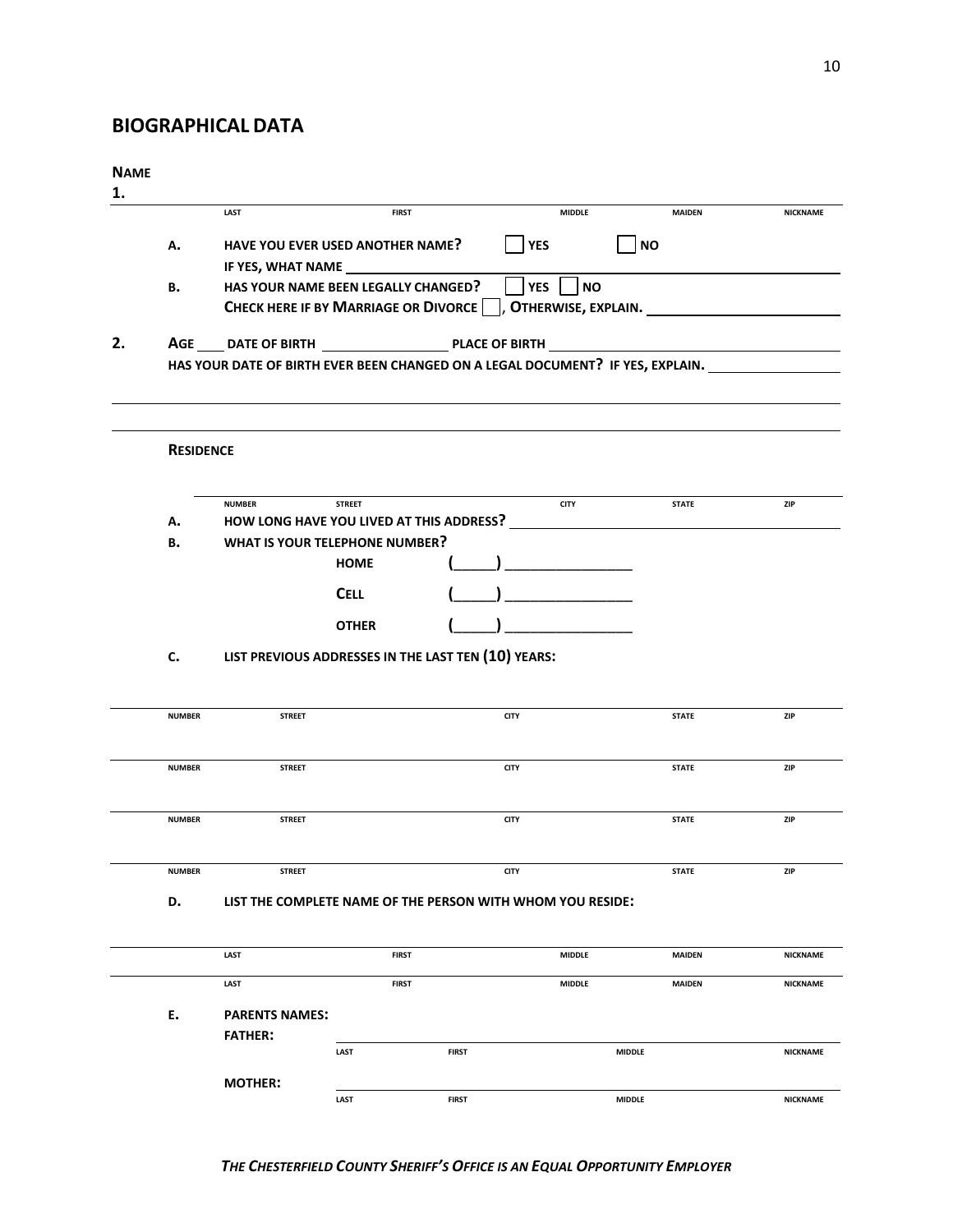| <b>MARITAL STATUS:</b><br>4.                                                     |  | <b>SINGLE</b>         | <b>ENGAGED</b>   | <b>DIVORCED</b> |
|----------------------------------------------------------------------------------|--|-----------------------|------------------|-----------------|
|                                                                                  |  | <b>MARRIED</b>        | <b>SEPARATED</b> | <b>WIDOWED</b>  |
| А.                                                                               |  | <b>NAME OF SPOUSE</b> |                  |                 |
| <b>SPOUSE'S OCCUPATION</b><br><b>EMPLOYED BY</b><br><b>NAME OF FORMER SPOUSE</b> |  |                       |                  |                 |
|                                                                                  |  |                       |                  |                 |
|                                                                                  |  |                       |                  |                 |

**LIST ALL YOUR CHILDREN, INCLUDING ANY ADOPTED OR STEPCHILDREN:**

| <b>NAME</b> | <b>DOB</b> | <b>NAME OF PERSON</b><br><b>RESIDING WITH</b> | <b>ADDRESS</b> |
|-------------|------------|-----------------------------------------------|----------------|
|             |            |                                               |                |
|             |            |                                               |                |
|             |            |                                               |                |
|             |            |                                               |                |
|             |            |                                               |                |

| 5. |    | <b>MILITARY SERVICE:</b><br><b>YES</b><br>NΟ<br><b>BRANCH</b>                                                                            |                         |
|----|----|------------------------------------------------------------------------------------------------------------------------------------------|-------------------------|
|    |    |                                                                                                                                          |                         |
|    |    | TYPE OF DISCHARGE _________________________________COURT MARTIAL/PUNISHMENT   YES<br>A. ARE YOU REGISTERED FOR SELECTIVE SERVICE? VES NO | <b>NO</b>               |
|    | в. | WHAT IS THE DATE AND LOCATION OF YOUR LAST DISCHARGE?                                                                                    |                         |
|    | c. | ARE YOU CURRENTLY A MEMBER OF ANY NATIONAL GUARD/RESERVE UNIT?<br>IF YES, GIVE UNIT NAME, LOCATION, AND DESCRIBE YOUR OBLIGATION:        | <b>YES</b><br><b>NO</b> |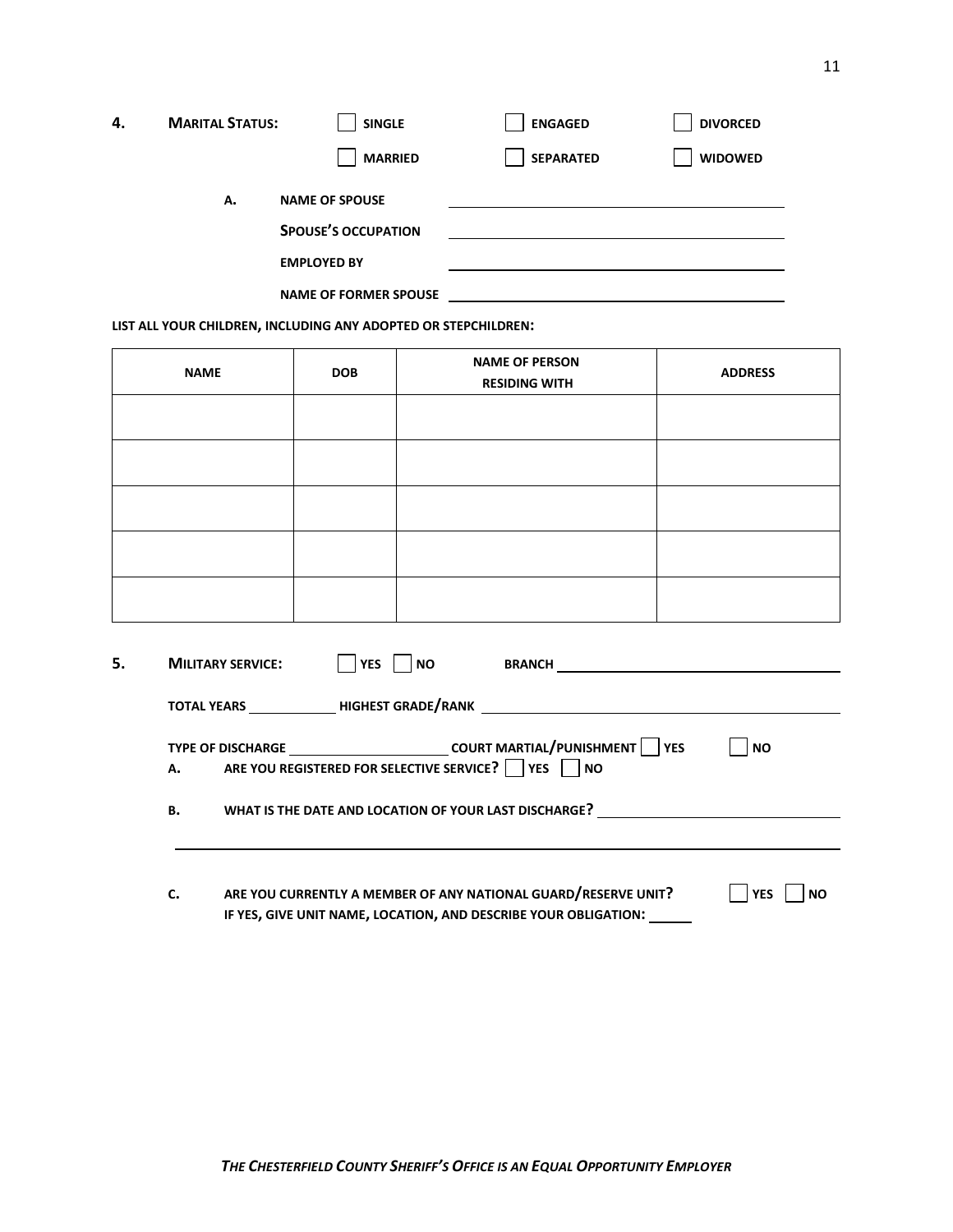#### **6. PERSONAL HISTORY**

**IN THE BACK OF THIS APPLICATION IS A STATEMENT OF THE ESSENTIAL FUNCTIONS OF CHESTERFIELD COUNTY SHERIFF'S DEPARTMENT EMPLOYEES. READ THE FUNCTIONS OF THE POSITION FOR WHICH YOU ARE APPLYING AND ANSWER THE FOLLOWING QUESTIONS.**

| А. |                                 | AFTER TRAINING, COULD YOU PERFORM THE FUNCTIONS OF THE JOB FOR WHICH YOU ARE         |
|----|---------------------------------|--------------------------------------------------------------------------------------|
|    | APPLYING?<br>$YES$              | NO IF NO, EXPLAIN:                                                                   |
|    |                                 |                                                                                      |
|    |                                 |                                                                                      |
|    |                                 |                                                                                      |
| в. |                                 | IF NO, WHAT, IF ANY, REASONABLE ACCOMMODATION(S) COULD BE MADE SO THAT YOU           |
|    |                                 |                                                                                      |
|    |                                 |                                                                                      |
|    |                                 |                                                                                      |
| c. |                                 | HAVE YOU EVER ILLEGALLY POSSESSED, USED, OR SOLD ANY AMOUNT OF THE FOLLOWING         |
|    |                                 | DRUGS? IF YES, USE THE LINES NEXT TO EACH AND EXPLAIN, GIVING DATE OF LAST INCIDENT. |
|    | <b>AMPHETAMINES</b>             | <b>YES</b><br><b>NO</b>                                                              |
|    | <b>HASHISH</b>                  | <b>YES</b><br><b>NO</b>                                                              |
|    | <b>NERVE MEDICINE</b>           | <b>YES</b><br><b>NO</b>                                                              |
|    | <b>BARBITURATES</b>             | <b>YES</b><br><b>NO</b>                                                              |
|    | <b>HEROIN</b>                   | <b>YES</b><br>NO.                                                                    |
|    | <b>PEP PILLS</b>                | <b>YES</b><br><b>NO</b>                                                              |
|    | <b>COCAINE</b>                  | <b>YES</b><br>NO.                                                                    |
|    | <b>SLEEPING PILLS</b>           | <b>YES</b><br><b>NO</b>                                                              |
|    | <b>MARIJUANA</b>                | <b>YES</b><br>NO.                                                                    |
|    | <b>HALLUCINOGENS</b>            | <b>NO</b><br><b>YES</b>                                                              |
|    | <b>MORPHINE</b>                 | <b>YES</b><br><b>NO</b>                                                              |
| D. |                                 | DO YOU DRINK ALCOHOLIC BEVERAGES?     YES     NO<br>IF YES, HOW OFTEN AND HOW        |
|    |                                 |                                                                                      |
|    |                                 | MUCH?                                                                                |
|    |                                 |                                                                                      |
| Ε. | DO YOU USE ANY FORM OF TOBACCO? | YES  <br><b>NO</b><br>IF YES, LIST FORM                                              |
|    |                                 |                                                                                      |
|    |                                 |                                                                                      |
|    | <b>FINANCIAL HISTORY</b>        |                                                                                      |
| А. |                                 | LIST INCOME OTHER THAN SALARY (INCLUDE SALARY OF SPOUSE): ______________________     |
|    |                                 |                                                                                      |

**B. HOW MANY PEOPLE DO YOU SUPPORT?**

*THE CHESTERFIELD COUNTY SHERIFF'S OFFICE IS AN EQUAL OPPORTUNITY EMPLOYER*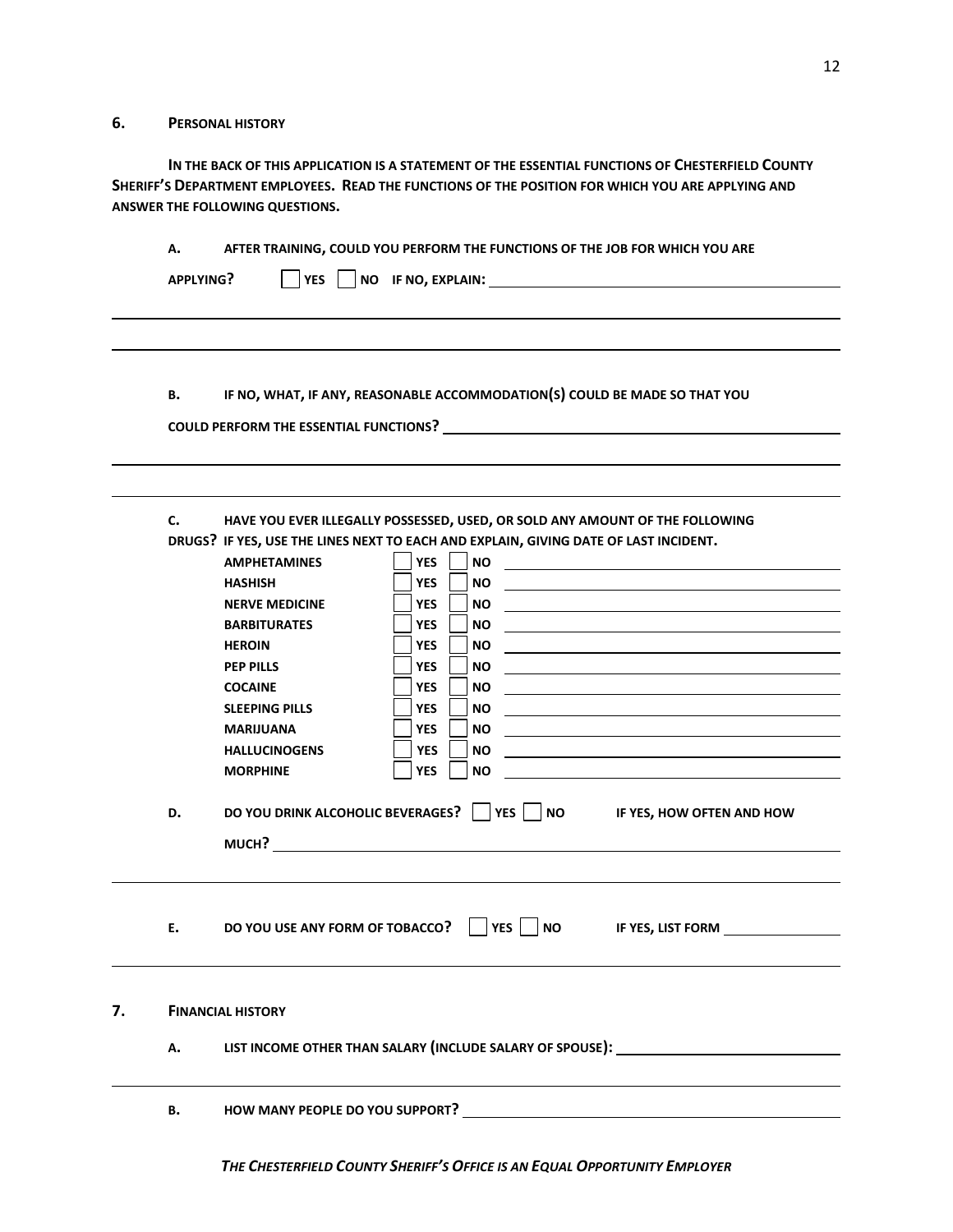- **C. HAVE YOU EVER BEEN NAMED IN A LAWSUIT AS EITHER A PLAINTIFF OR A DEFENDANT? YES NO IF YES, EXPLAIN**
- **D. WHAT IS THE TOTAL AMOUNT OF YOUR DEBTS AT PRESENT?**
- **E. LIST CREDIT REFERENCES, INCLUDING BUSINESSES TO WHICH YOU MAKE MONTHLY PAYMENTS.**

|    | <b>NAME OF</b><br><b>BUSINESS</b> | <b>STREET</b><br><b>ADDRESS</b>                                                                                                                                                                                                                                                                  | <b>CITY</b> | <b>STATE</b> | <b>ZIP CODE</b> | <b>TELEPHONE</b> |  |  |  |
|----|-----------------------------------|--------------------------------------------------------------------------------------------------------------------------------------------------------------------------------------------------------------------------------------------------------------------------------------------------|-------------|--------------|-----------------|------------------|--|--|--|
|    |                                   |                                                                                                                                                                                                                                                                                                  |             |              |                 |                  |  |  |  |
|    |                                   |                                                                                                                                                                                                                                                                                                  |             |              |                 |                  |  |  |  |
|    |                                   |                                                                                                                                                                                                                                                                                                  |             |              |                 |                  |  |  |  |
|    |                                   |                                                                                                                                                                                                                                                                                                  |             |              |                 |                  |  |  |  |
|    |                                   |                                                                                                                                                                                                                                                                                                  |             |              |                 |                  |  |  |  |
| 8. |                                   | <b>WORK HISTORY</b>                                                                                                                                                                                                                                                                              |             |              |                 |                  |  |  |  |
|    |                                   | HAVE YOU EVER BEEN, OR ARE YOU NOW ENGAGED IN A PRIVATE BUSINESS?   YES   NO<br>А.                                                                                                                                                                                                               |             |              |                 |                  |  |  |  |
|    |                                   |                                                                                                                                                                                                                                                                                                  |             |              |                 |                  |  |  |  |
|    |                                   | IF YES, LIST YOUR CAPACITY AND GIVE NAME OF BUSINESS                                                                                                                                                                                                                                             |             |              |                 |                  |  |  |  |
|    |                                   |                                                                                                                                                                                                                                                                                                  |             |              |                 |                  |  |  |  |
|    | В.                                |                                                                                                                                                                                                                                                                                                  |             |              |                 | <b>NO</b>        |  |  |  |
|    |                                   | HAVE YOU EVER RESIGNED OR BEEN ASKED TO RESIGN FROM A JOB? VES<br>IF YES, EXPLAIN THE RESIDENCE OF THE RESIDENCE OF THE RESIDENCE OF THE RESIDENCE OF THE RESIDENCE OF THE RESIDENCE OF THE RESIDENCE OF THE RESIDENCE OF THE RESIDENCE OF THE RESIDENCE OF THE RESIDENCE OF THE RESIDENCE OF TH |             |              |                 |                  |  |  |  |
|    |                                   |                                                                                                                                                                                                                                                                                                  |             |              |                 |                  |  |  |  |
|    |                                   |                                                                                                                                                                                                                                                                                                  |             |              |                 |                  |  |  |  |
|    | c.                                | DO YOU OBJECT TO WEARING A UNIFORM?                                                                                                                                                                                                                                                              |             | <b>YES</b>   | <b>NO</b>       |                  |  |  |  |
|    | D.                                | DO YOU OBJECT TO WORKING OVERTIME?                                                                                                                                                                                                                                                               |             | <b>YES</b>   | <b>NO</b>       |                  |  |  |  |

**DUTIES?**  $\Box$  YES  $\Box$  NO IF YES, EXPLAIN

**F.** DO YOU OBJECT TO WORKING REGULAR SHIFTS?  $\Box$  YES  $\Box$  NO<br>**G**. DO YOU OBJECT TO WORKING ROTATING SHIFTS?  $\Box$  YES  $\Box$  NO **G. DO YOU OBJECT TO WORKING ROTATING SHIFTS? YES NO**

#### **9. LAW ENFORCEMENT HISTORY**

**A. HAVE YOU EVER WORKED FOR ANY LAW ENFORCEMENT AGENCY IN SOUTH CAROLINA OR ANY OTHER STATE? YES NO (***IF NO, SKIP TO PART 10***)**

**IF YES, WHAT IS YOUR ACADIS ID, ISSUED BY THE SCCJA?**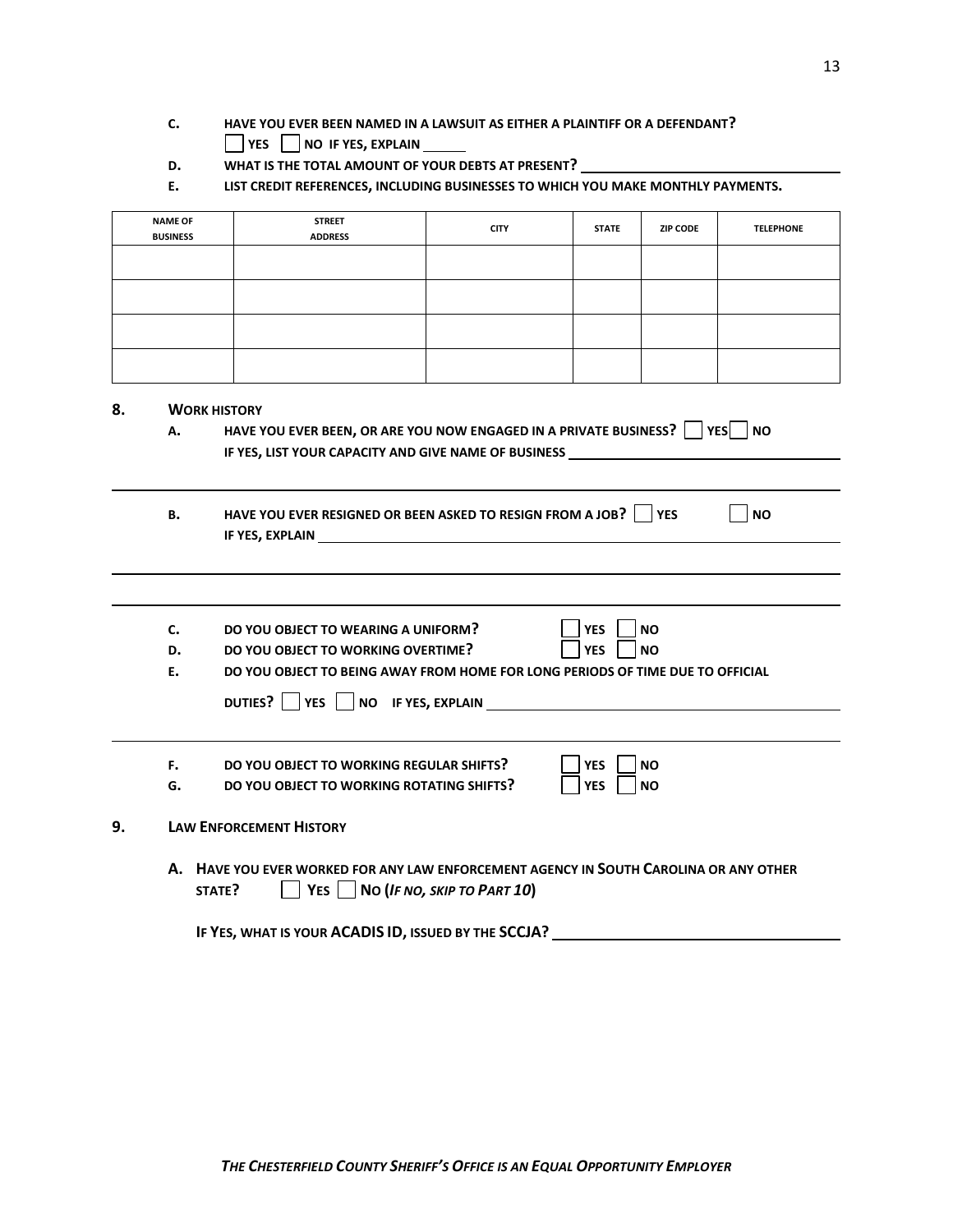| IF YES, GIVE THE NAME OF THE AGENCY(S) AND DATES OF EMPLOYMENT:                 |                          |  |  |  |
|---------------------------------------------------------------------------------|--------------------------|--|--|--|
|                                                                                 |                          |  |  |  |
|                                                                                 |                          |  |  |  |
|                                                                                 |                          |  |  |  |
|                                                                                 |                          |  |  |  |
|                                                                                 |                          |  |  |  |
|                                                                                 |                          |  |  |  |
|                                                                                 |                          |  |  |  |
|                                                                                 |                          |  |  |  |
| <b>B. DID YOU EVER RECEIVE OR SOLICIT ANYTHING FOR OVERLOOKING A VIOLATION?</b> | <b>No</b><br>$ Y$ ES $ $ |  |  |  |
| C. DID YOU EVER USE YOUR OFFICIAL POSITION FOR YOUR OWN PERSONAL GAIN?          | $ YES $ No               |  |  |  |
| D. DID YOU EVER PERJURE YOURSELF IN COURT?                                      | $ YES $ No               |  |  |  |
| E. HAVE YOU EVER ENGAGED IN ANY SEXUAL ACTIVITY WITH AN INMATE OR PRISONER?     | <b>INO</b><br>YES I      |  |  |  |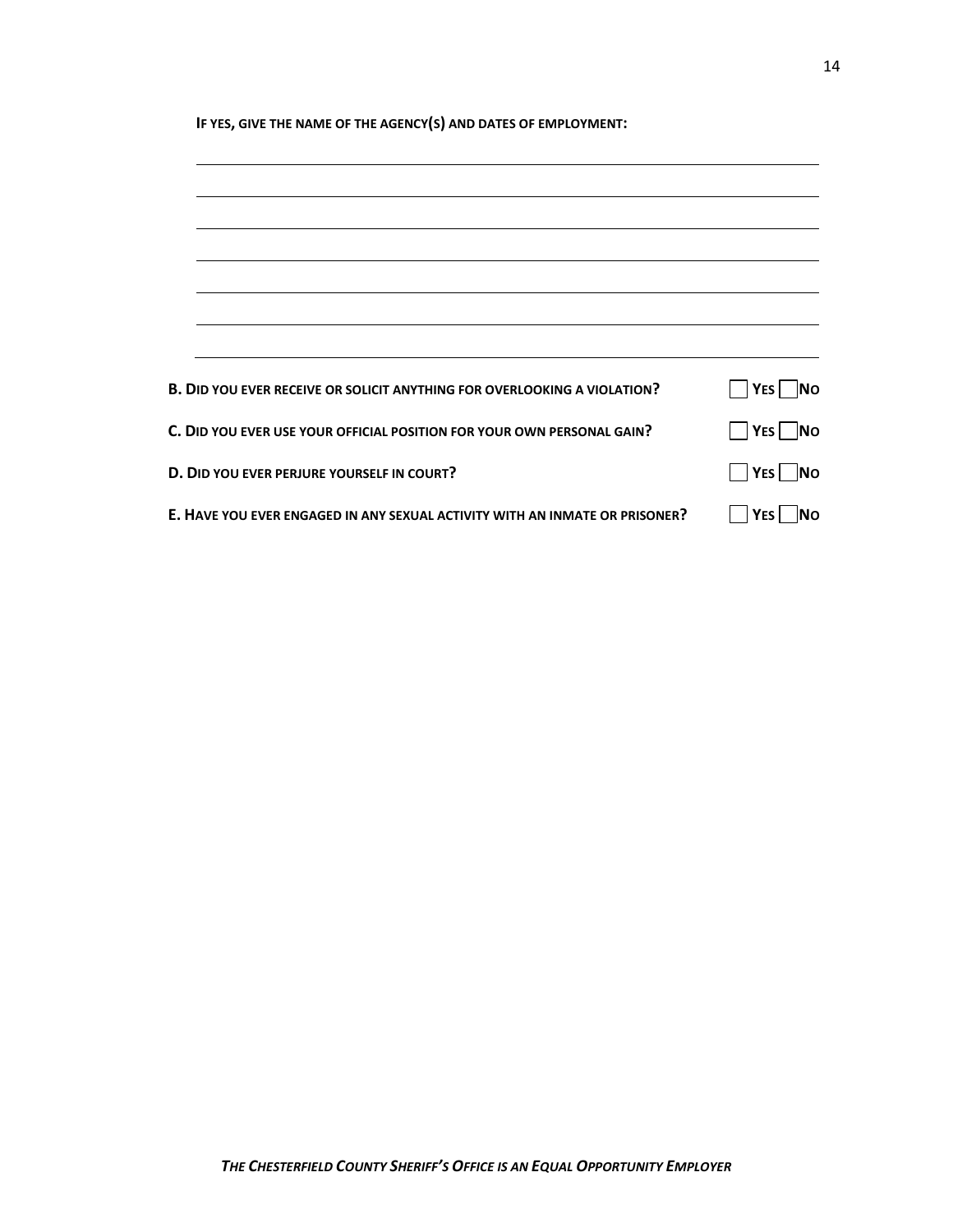### **10. CRIMINAL RECORDS**

| А. | IF YES, GIVE DETAILS:              | HAVE YOU EVER BEEN ARRESTED BY LAW ENFORCEMENT?                              |                                  | <b>YES</b>              | <b>NO</b>          |
|----|------------------------------------|------------------------------------------------------------------------------|----------------------------------|-------------------------|--------------------|
|    | <b>OFFENSE</b><br><b>CHARGED</b>   | <b>POLICE</b><br><b>AGENCY</b>                                               | <b>STATE</b>                     | <b>DATE</b>             | <b>DISPOSITION</b> |
|    |                                    |                                                                              |                                  |                         |                    |
|    |                                    |                                                                              |                                  |                         |                    |
| в. |                                    | HAVE YOU EVER BEEN CONVICTED OF A FELONY?                                    |                                  | <b>YES</b><br><b>NO</b> |                    |
|    |                                    | IF YES, GIVE DETAILS: _______________                                        |                                  |                         |                    |
|    |                                    |                                                                              |                                  |                         |                    |
| c. | HAVE YOU EVER BEEN BONDED?         | <b>YES</b>                                                                   | NO                               | IF YES, LIST JOBS       |                    |
| D. |                                    | HAVE YOU EVER BEEN PLACED ON PROBATION?                                      |                                  | <b>YES</b><br><b>NO</b> |                    |
|    |                                    |                                                                              |                                  |                         |                    |
|    |                                    |                                                                              |                                  |                         |                    |
| Ε. | IF YES LIST BELOW:                 | HAVE YOU EVER HAD ANY TRAFFIC VIOLATIONS?                                    |                                  | YES<br><b>NO</b>        |                    |
|    | <b>TRAFFIC VIOLATION</b>           |                                                                              | <b>POLICE AGENCY</b>             |                         | <b>DATE</b>        |
|    |                                    |                                                                              |                                  |                         |                    |
|    |                                    |                                                                              |                                  |                         |                    |
|    |                                    |                                                                              |                                  |                         |                    |
| F. |                                    | HAVE YOU EVER STOLEN ANYTHING?                                               | <b>YES</b><br>NO IF YES, EXPLAIN |                         |                    |
|    |                                    |                                                                              |                                  |                         |                    |
|    |                                    |                                                                              |                                  |                         |                    |
| G. |                                    | HAVE YOU EVER BEEN COURT-MARTIALED OR SUBJECT OF DISCIPLINARY ACTION WHILE A |                                  |                         |                    |
|    | <b>MEMBER OF THE ARMED FORCES?</b> |                                                                              | <b>NO</b><br><b>YES</b>          |                         | IF YES, EXPLAIN    |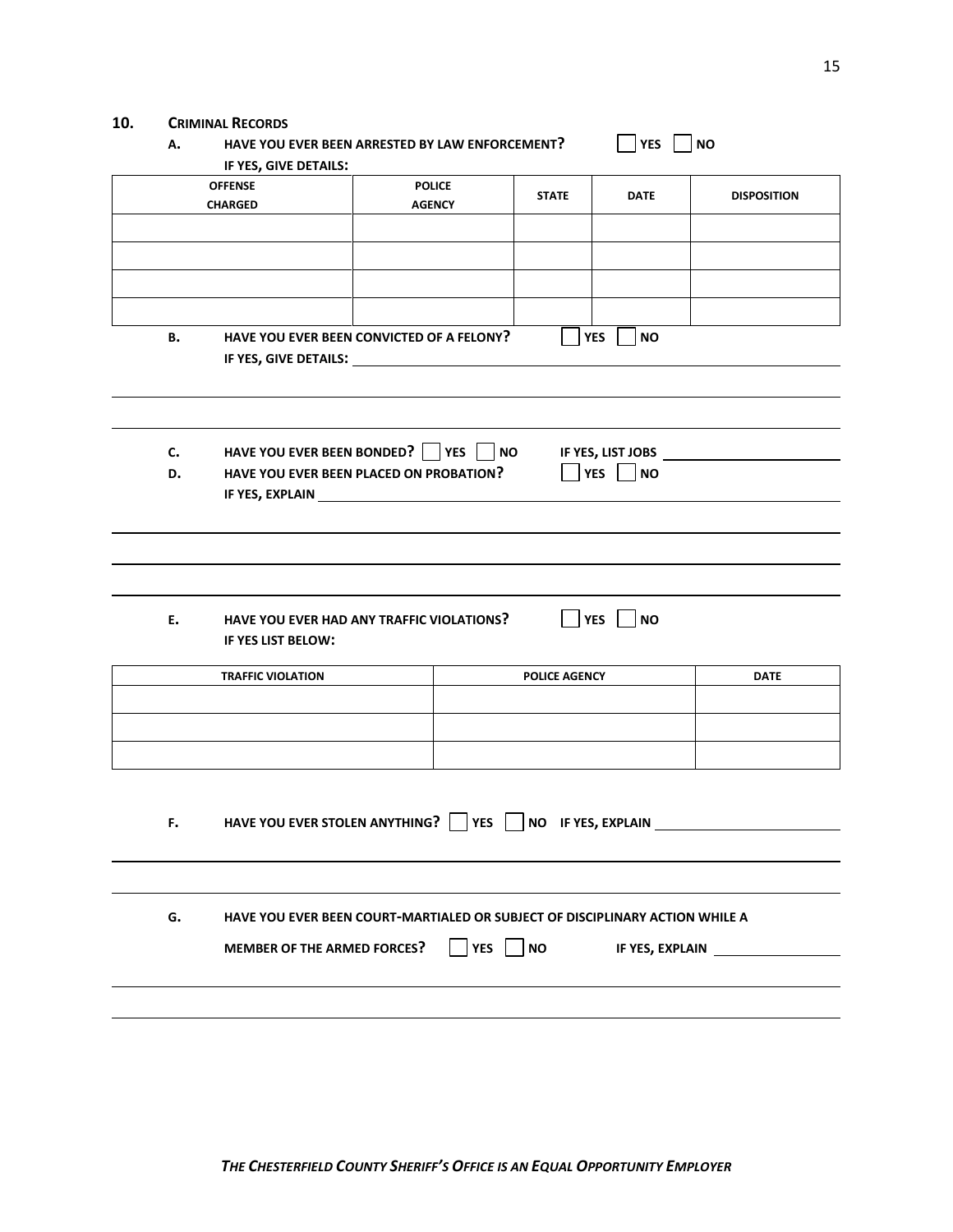#### **H. LIST ANY DISCIPLINARY ACTION TAKEN AGAINST YOU IN THE NATIONAL GUARD OR OTHER**

|    | RESERVE UNIT: The contract of the contract of the contract of the contract of the contract of the contract of the contract of the contract of the contract of the contract of the contract of the contract of the contract of                                             |                                                                                                                                                                                          |                                                                                                    |  |  |  |
|----|---------------------------------------------------------------------------------------------------------------------------------------------------------------------------------------------------------------------------------------------------------------------------|------------------------------------------------------------------------------------------------------------------------------------------------------------------------------------------|----------------------------------------------------------------------------------------------------|--|--|--|
|    |                                                                                                                                                                                                                                                                           |                                                                                                                                                                                          |                                                                                                    |  |  |  |
|    |                                                                                                                                                                                                                                                                           |                                                                                                                                                                                          |                                                                                                    |  |  |  |
| ı. |                                                                                                                                                                                                                                                                           | DO YOU POSSESS A VALID SOUTH CAROLINA DRIVER'S LICENSE? □ YES □ NO                                                                                                                       |                                                                                                    |  |  |  |
| J. | HAVE YOU EVER BEEN SUBJECT TO A RESTRAINING ORDER?                                                                                                                                                                                                                        |                                                                                                                                                                                          | $\overline{\Box}$ YES<br><b>NO</b>                                                                 |  |  |  |
|    |                                                                                                                                                                                                                                                                           |                                                                                                                                                                                          |                                                                                                    |  |  |  |
|    |                                                                                                                                                                                                                                                                           |                                                                                                                                                                                          |                                                                                                    |  |  |  |
| к. |                                                                                                                                                                                                                                                                           | DO YOU POSSESS, OR HAVE YOU POSSESSED, WITHIN THE LAST 10 YEARS, A DRIVER'S LICENSE ISSUED<br>BY ANOTHER STATE?   YES   NO; IF YES, GIVE STATE AND NUMBER                                |                                                                                                    |  |  |  |
| L. |                                                                                                                                                                                                                                                                           | WAS YOUR LICENSE EVER SUSPENDED OR REVOKED?                                                                                                                                              | $ $   YES     NO                                                                                   |  |  |  |
|    |                                                                                                                                                                                                                                                                           | IF YES, EXPLAIN (WHERE, REASON, DATE, ETC.)                                                                                                                                              |                                                                                                    |  |  |  |
|    |                                                                                                                                                                                                                                                                           |                                                                                                                                                                                          |                                                                                                    |  |  |  |
|    |                                                                                                                                                                                                                                                                           |                                                                                                                                                                                          |                                                                                                    |  |  |  |
| М. |                                                                                                                                                                                                                                                                           | WAS YOUR LICENSE RESTORED? $\Box$ YES $\Box$ NO / DATE RESTORED                                                                                                                          |                                                                                                    |  |  |  |
| N. | ARE YOUR DRIVING PRIVILEGES RESTRICTED?<br>LIST RESTRICTION(S) NAMEL AND RESERVE TO A RESERVE THE RESERVE TO A RESERVE THE RESERVE TO A RESERVE THE RESERVE THAT A RESERVE THAT A RESERVE THAT A RESERVE THAT A RESERVE THAT A RESERVE THAT A RESERVE THAT A RESERVE THAT |                                                                                                                                                                                          | <b>YES</b><br>NO                                                                                   |  |  |  |
|    |                                                                                                                                                                                                                                                                           | FOR THE FOLLOWING QUESTIONS, IF ANY ARE ANSWERED "YES" OR CHECKED, PLEASE EXPLAIN ON THE LAST PAGE:<br>O. HAVE YOU EVER COMMITTED OR PARTICIPATED IN ANY CRIME THAT HAS BEEN UNDETECTED? |                                                                                                    |  |  |  |
|    | <b>ARMED ROBBERY</b>                                                                                                                                                                                                                                                      | <b>DISORDERLY CONDUCT</b>                                                                                                                                                                | <b>INDECENT EXPOSURE</b>                                                                           |  |  |  |
|    | <b>ARSON</b>                                                                                                                                                                                                                                                              | <b>FORGERY</b>                                                                                                                                                                           | <b>KIDNAPPING</b>                                                                                  |  |  |  |
|    | <b>ASSAULT</b>                                                                                                                                                                                                                                                            | <b>FRAUD</b>                                                                                                                                                                             | <b>LARCENY</b>                                                                                     |  |  |  |
|    | <b>BURGLARY</b>                                                                                                                                                                                                                                                           | <b>ILLEGAL DRUGS</b>                                                                                                                                                                     | <b>LEWD ACTS</b>                                                                                   |  |  |  |
|    | <b>CHILD MOLESTATION</b>                                                                                                                                                                                                                                                  | <b>INCEST</b>                                                                                                                                                                            | <b>MURDER</b>                                                                                      |  |  |  |
|    | <b>PEEPING TOM</b>                                                                                                                                                                                                                                                        | <b>RAPE</b>                                                                                                                                                                              | <b>SEX CRIMES</b>                                                                                  |  |  |  |
|    | <b>PERJURY</b><br><b>PROSTITUTION</b>                                                                                                                                                                                                                                     | <b>RECEIVING STOLEN</b><br><b>PROPERTY</b>                                                                                                                                               | <b>TERRORISTIC THREATS</b><br><b>VANDALISM</b>                                                     |  |  |  |
|    |                                                                                                                                                                                                                                                                           |                                                                                                                                                                                          |                                                                                                    |  |  |  |
|    | P. HAVE YOU EVER BEEN QUESTIONED REGARDING DOMESTIC VIOLENCE INCLUDING SPOUSE ABUSE, CHILD<br>ABUSE, OR ANY OTHER FORM OF INVESTIGATION REGARDING VERBAL, PHYSICAL, OR SEXUAL ABUSE<br><b>YES</b><br><b>AGAINST A PERSON IN YOUR FAMILY?</b><br>NO                        |                                                                                                                                                                                          |                                                                                                    |  |  |  |
|    | Q. HAVE YOU EVER VIEWED ANY TYPE OF CHILD PORNOGRAPHY?     YES  <br><b>NO</b>                                                                                                                                                                                             |                                                                                                                                                                                          |                                                                                                    |  |  |  |
|    | R. HAVE YOU EVER PHYSICALLY OR SEXUALLY ABUSED A CHILD?                                                                                                                                                                                                                   | <b>YES</b>                                                                                                                                                                               | <b>NO</b>                                                                                          |  |  |  |
|    |                                                                                                                                                                                                                                                                           |                                                                                                                                                                                          | S. HAVE YOU EVER BEEN IN POSSESSION OF SEXUAL PICTURES OR NUDE PICTURES OF ANY CHILD UNDER THE AGE |  |  |  |
|    | OF 16?<br><b>YES</b><br><b>NO</b>                                                                                                                                                                                                                                         |                                                                                                                                                                                          |                                                                                                    |  |  |  |

*THE CHESTERFIELD COUNTY SHERIFF'S OFFICE IS AN EQUAL OPPORTUNITY EMPLOYER*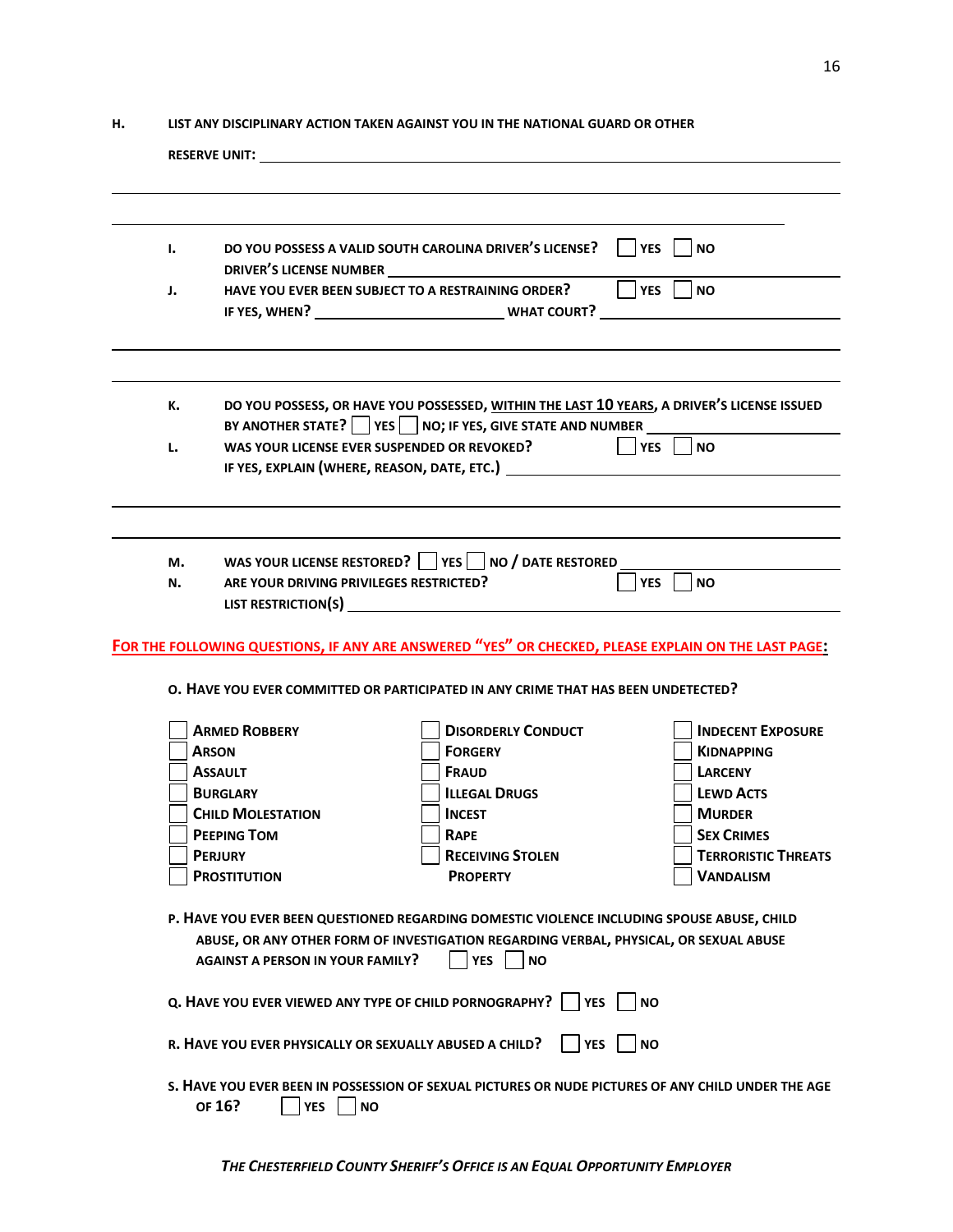| T. HAVE YOU EVER ENGAGED IN ANY TYPE OF SEXUAL ACTIVITY WITH ANY PERSON UNDER THE AGE OF 16?<br><b>YES</b><br><b>NO</b>                                    |
|------------------------------------------------------------------------------------------------------------------------------------------------------------|
| U. HAVE YOU EVER FORCED SOMEONE, BY WORD OR ACTION, TO HAVE SEXUAL CONTACT WITH YOU AGAINST<br>THEIR WILL?<br><b>YES</b><br>  NO                           |
| V. HAVE YOU EVER HAD SEXUAL CONTACT WITH SOMEONE WHO WAS UNABLE TO GIVE CONSENT DUE TO BEING<br>DRUGGED, DRUNK, OR UNCONSCIOUS?<br><b>YES</b><br><b>NO</b> |
| W. HAVE YOU EVER BEEN INVOLVED IN ANY FORM OF GANG, GANG VIOLENCE, OR GANG ACTIVITY?<br><b>YES</b><br><b>NO</b>                                            |
| X. HAVE YOU EVER BEEN A MEMBER OF ANY GROUP OR ORGANIZATION WHICH ADVOCATED VIOLENT<br>DISSENT OR THE OVERTHROW OF THIS GOVERNMENT?   YES NO               |
| Y. HAVE YOU EVER FALSIFIED ANY OFFICIAL DOCUMENT?     YES<br>l INO                                                                                         |
| <b>Z. ARE YOU ATTEMPTING TO CONCEAL ANY INFORMATION ABOUT YOUR BACKGROUND?</b><br><b>NO</b>                                                                |

## **HAVE YOU FILLED OUT YOUR APPLICATION COMPLETELY? INCOMPLETE APPLICATIONS WILL NOT BE PROCESSED.**

#### **STATE OF SOUTH CAROLINA COUNTY OF CHESTERFIELD**

**I HEREBY CERTIFY THAT ALL STATEMENTS ON THIS FORM ARE TRUE AND COMPLETE AND ANY MISSTATEMENT OR OMISSION OF INFORMATION WILL SUBJECT ME TO DISQUALIFICATION OR DISMISSAL.**

**SIGNED, THIS \_\_\_\_\_\_\_\_\_\_\_\_\_ DAY OF \_\_\_\_\_\_\_\_\_\_\_\_\_\_\_\_\_\_\_\_\_\_\_, 20\_\_\_\_\_.** 

**\_\_\_\_\_\_\_\_\_\_\_\_\_\_\_\_\_\_\_\_\_\_\_\_\_\_\_\_\_\_\_\_\_\_\_\_\_\_\_\_\_\_\_\_\_\_\_\_\_\_\_\_\_\_\_\_\_\_\_\_\_\_\_\_\_\_\_\_\_\_\_\_\_\_\_\_\_\_\_\_\_\_\_\_\_ FULL SIGNATURE OF APPLICANT**

## **CONFIDENTIAL**

*THE CHESTERFIELD COUNTY SHERIFF'S OFFICE IS AN EQUAL OPPORTUNITY EMPLOYER*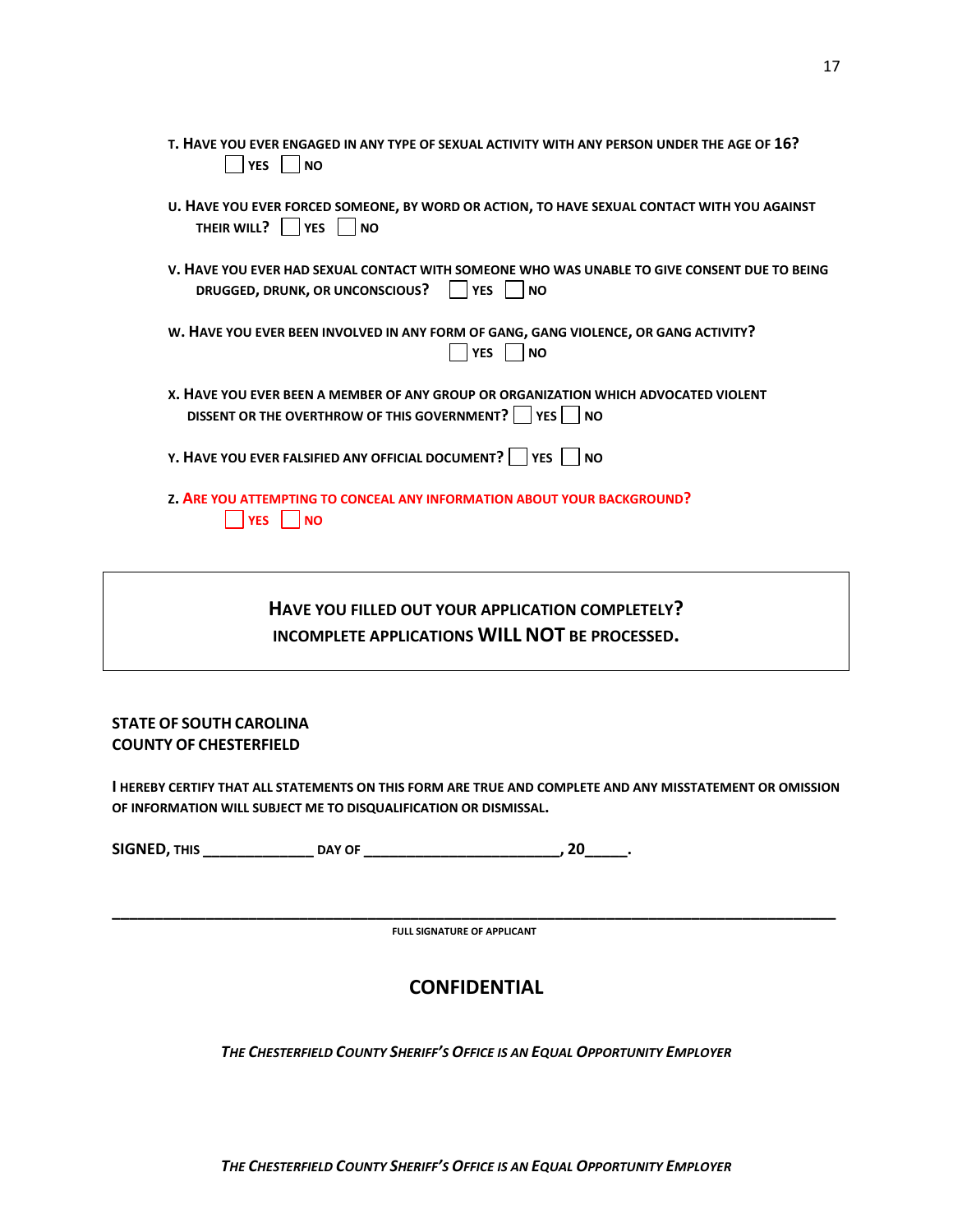| Date:                                                                                                                      |                                                                    |                                                                                                                                                                                                                                      |       |
|----------------------------------------------------------------------------------------------------------------------------|--------------------------------------------------------------------|--------------------------------------------------------------------------------------------------------------------------------------------------------------------------------------------------------------------------------------|-------|
| Name:                                                                                                                      |                                                                    |                                                                                                                                                                                                                                      |       |
| Last                                                                                                                       | <b>First</b>                                                       | Middle                                                                                                                                                                                                                               |       |
| <b>Address:</b>                                                                                                            |                                                                    |                                                                                                                                                                                                                                      |       |
| <b>Number</b>                                                                                                              | street                                                             | city state                                                                                                                                                                                                                           | zip   |
| Telephone:                                                                                                                 |                                                                    |                                                                                                                                                                                                                                      |       |
| Home                                                                                                                       | business                                                           |                                                                                                                                                                                                                                      | other |
| <b>Position applied for:</b>                                                                                               | <b>DEPUTY SHERIFF</b>                                              | <b>SCHOOL RESOURCE OFFICER (CLASS 1 REQUIRED)</b>                                                                                                                                                                                    |       |
|                                                                                                                            | <b>CLERICAL</b>                                                    | OTHER <b>CONTRACT CONTRACT CONTRACT CONTRACT CONTRACT CONTRACT CONTRACT CONTRACT CONTRACT CONTRACT CONTRACT CONTRACT CONTRACT CONTRACT CONTRACT CONTRACT CONTRACT CONTRACT CONTRACT CONTRACT CONTRACT CONTRACT CONTRACT CONTRACT</b> |       |
| <b>Social Security Number:</b>                                                                                             |                                                                    |                                                                                                                                                                                                                                      |       |
| <b>Date of Birth:</b>                                                                                                      |                                                                    |                                                                                                                                                                                                                                      |       |
| Are you a Vietnam Veteran?                                                                                                 | yes<br>no                                                          |                                                                                                                                                                                                                                      |       |
| Are you a Disabled Veteran?                                                                                                | yes<br>no                                                          |                                                                                                                                                                                                                                      |       |
| Are you an otherwise-protected Veteran*?<br>badge was authorized under the laws administered by the Department of Defense. | <b>ves</b>                                                         | no<br>*A veteran who served on active duty in the U.S. military during a war, or in a campaign or expedition for which a campaign                                                                                                    |       |
| How did you hear about our agency?                                                                                         |                                                                    |                                                                                                                                                                                                                                      |       |
| Walk-in                                                                                                                    | <b>Advertisement</b>                                               | <b>Employment agency</b><br>Job Service                                                                                                                                                                                              |       |
|                                                                                                                            |                                                                    |                                                                                                                                                                                                                                      |       |
|                                                                                                                            |                                                                    |                                                                                                                                                                                                                                      |       |
| Other (specify)                                                                                                            | <u> 1980 - Jan Samuel Barbara, margaret eta idazlea (h. 1980).</u> |                                                                                                                                                                                                                                      |       |